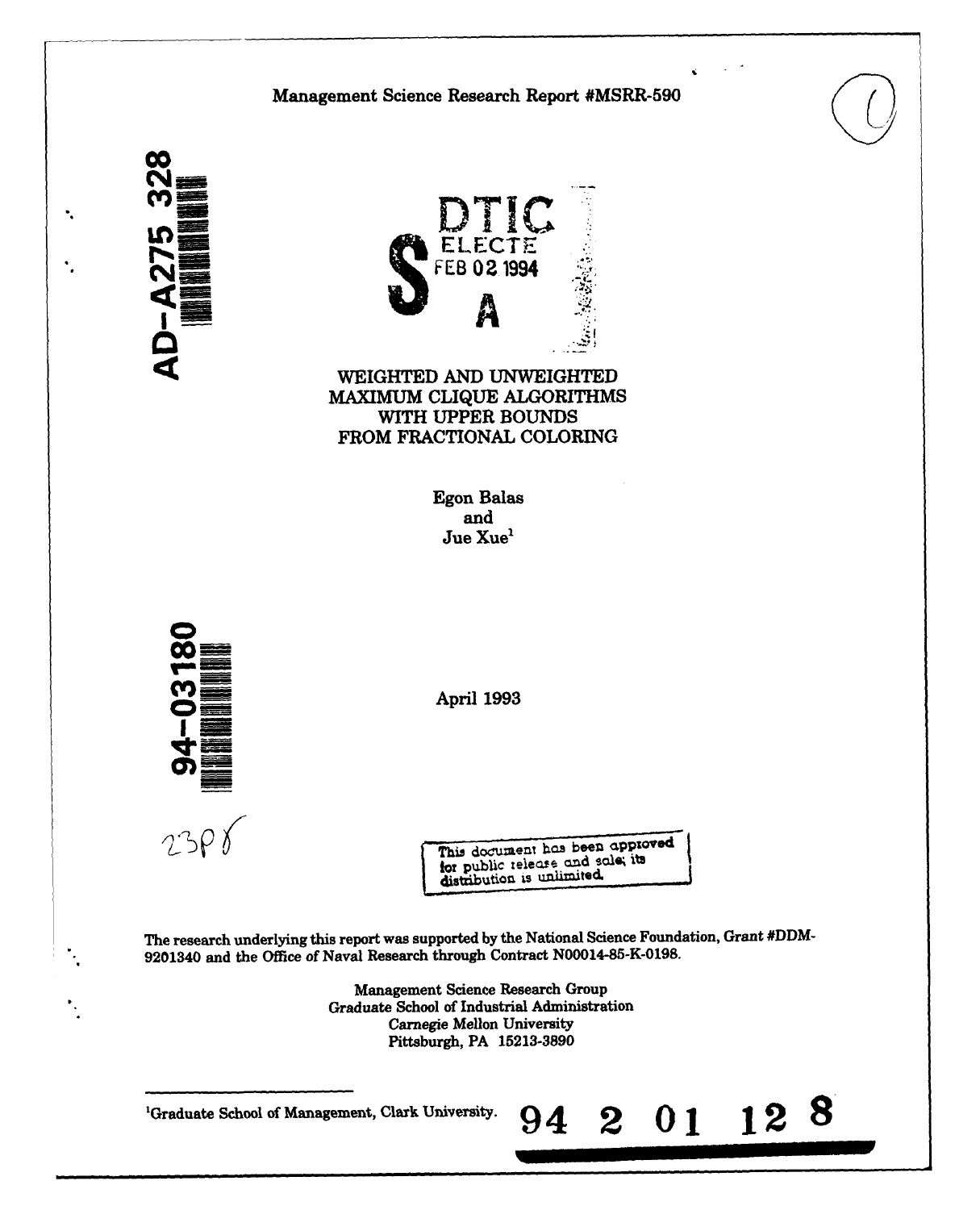### Abstract

The linear programming relaxation of the minimum vertex coloring problem, called the fractional coloring problem, is NP-hard. We describe efficient approximation procedures for both the weighted and unweighted versions of the problem. These fractional coloring procedures are then used for generating upper bounds for the (weighted or unweighted) maximum clique problem in the framework of a branch and bound procedure. Extensive computational testing shows that replacing the standard upper bounding procedures based on various integer coloring heuristics with the somewhat more expensive fractional coloring procedure results in improvements of the bound by up to one fourth in the unweighted and up to one fifth in the weighted case, accompanied by a decrease in the size of the search tree by a factor of almost two.

DIE GUALTY IFERSITED A

NTIS CRA&I  $\mathbf{V}$ DTIC TAB  $\mathbb{R}^2$ Unamounced<br>Justification By  $AZ$ Distribution / Availability Codes Dist | Special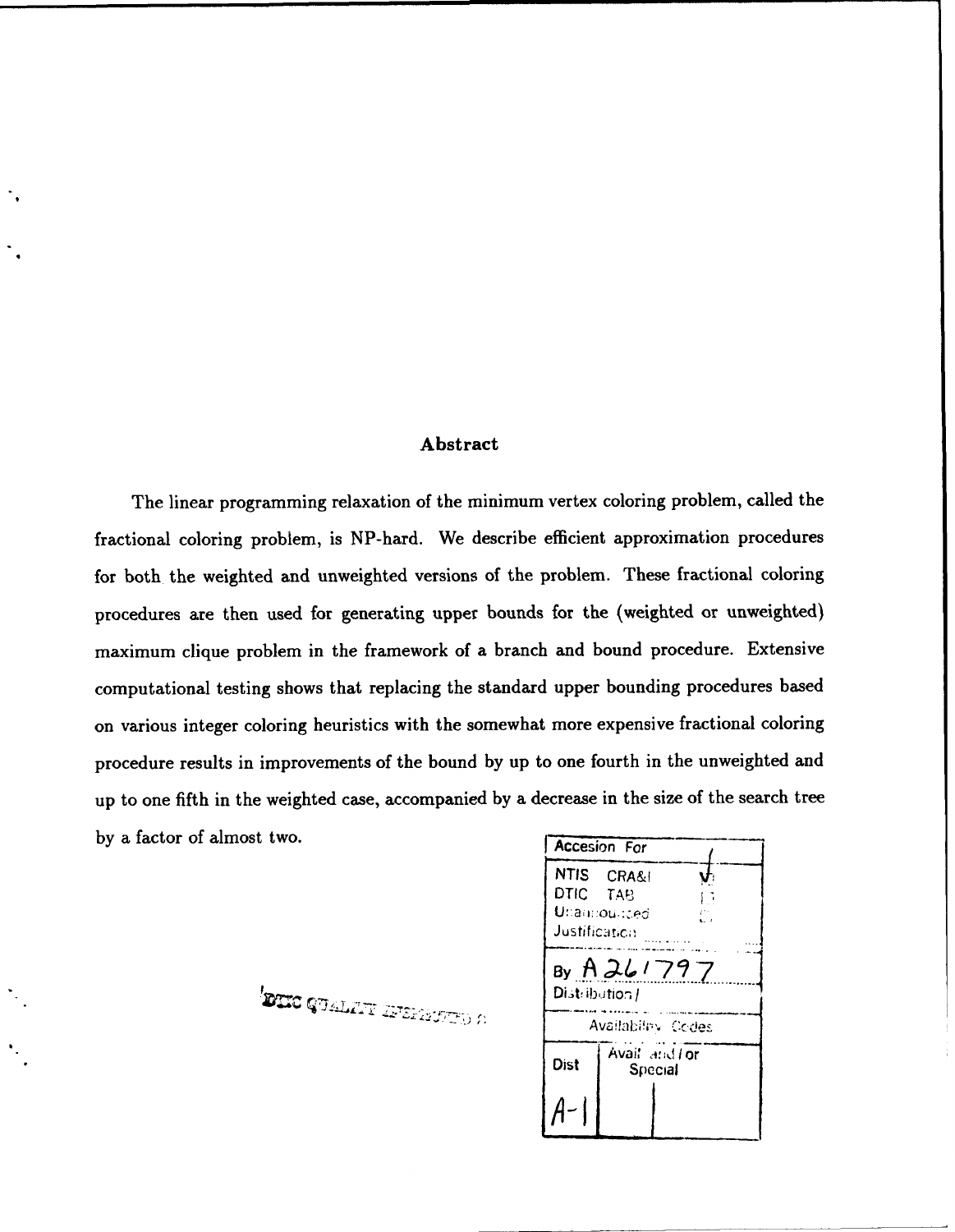### **<sup>1</sup>**Introduction

Consider an undirected graph  $G = (V, E)$  and its complement  $\overline{G} = (V, \overline{E})$ , where  $\bar{E} := \{(i,j) : i, j \in V \setminus E\}$ . For any  $S \subseteq V$ ,  $G(S)$  denotes the subgraph of G induced by *S.* A clique of G is a set of pairwise adjacent vertices, whereas a *stable set* (independent set, vertex packing) is a set of pairwise nonadjacent vertices. From the definitions,  $S$  is a clique of G if and only if it is a stable set of  $\bar{G}$ . The maximum clique/maximum stable set problem asks for a clique/stable set of maximum size. Obviously, the former problem on  $G$  is the latter problem on  $\tilde{G}$  and vice-versa.

A (vertex) coloring of  $G$  is a partition of the vertex set into stable subsets, each of which is called a color class. A clique *covering* of G is a partition of the vertex set into cliques. Obviously,  $\{S_1,\ldots,S_p\}$  is a (vertex) coloring of G if and only if it is a clique covering of  $\bar{G}$ . The minimum coloring/minimum clique covering problem asks for a coloring/clique covering of minimum cardinality. Again, the former problem on  $G$  is the latter problem on  $G$ .

We will address the above pair of problems in the formulation

$$
z_0 = max \{1x : Ax \le 1, x_j \in \{0, 1\}, j \in V\}
$$
 (1)

for the maximum clique problem, and

$$
t_0 = \min \{ y1 : yA \ge 1, \ y_S \in \{0, 1\}, \ S \in \mathcal{S} \},\tag{2}
$$

for the minimum coloring problem; where  $A$  is the incidence matrix of stable sets versus vertices, and S is the family of all stable sets of G. Clearly,  $t_0 \ge z_0$ , and the minimum coloring problem has been frequently used as an upper bounding device for the maximum clique problem.

If the 0-1 conditions in both problems are relaxed, then  $(1)$  and  $(2)$  become a pair of dual linear programs; hence the fractional coloring problem

$$
t_1 = \min \{ y1 : yA \ge 1, \ y_S \ge 0, \ S \in \mathcal{S} \}
$$
 (3)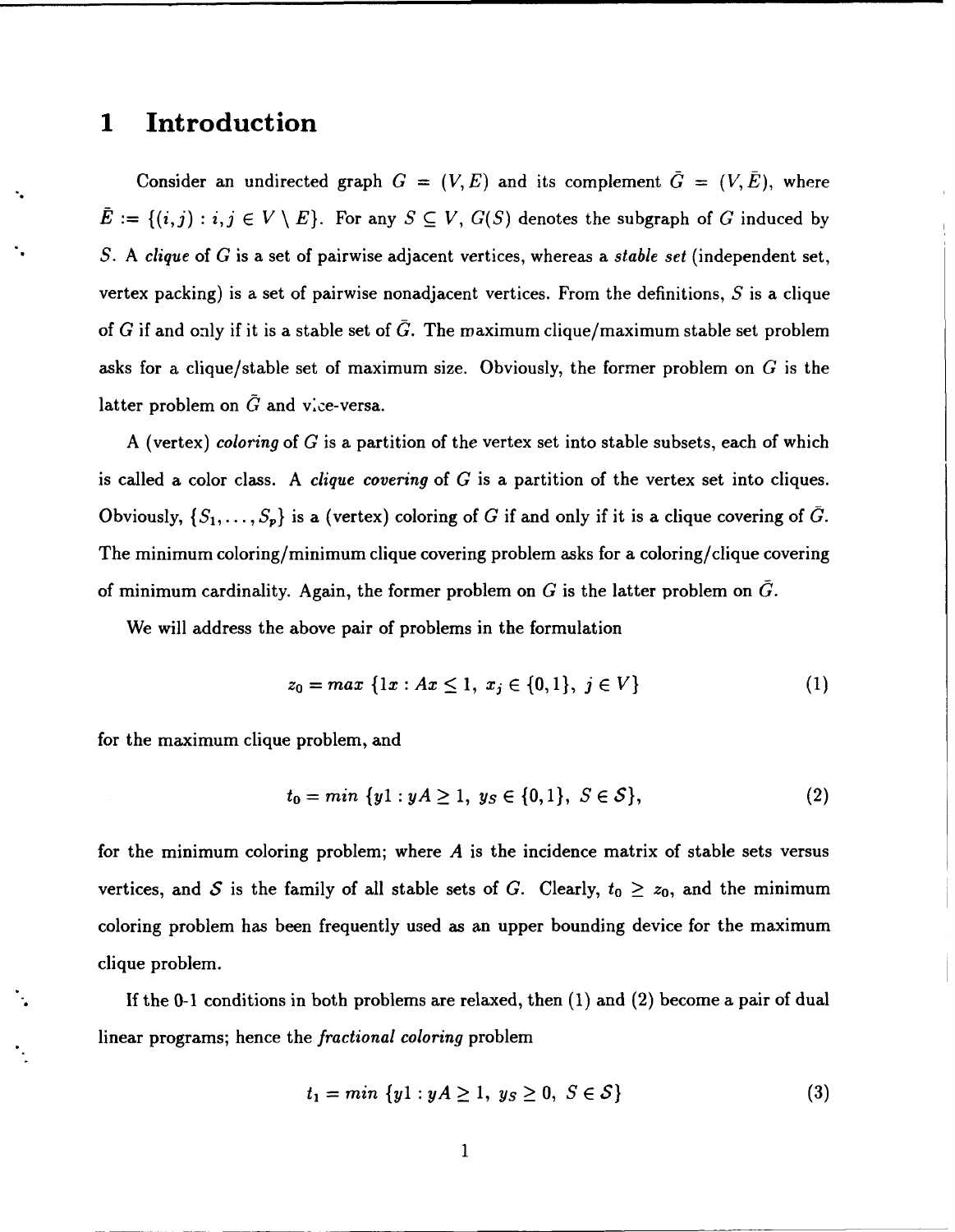also provides a valid upper bound  $t_1$  on the value of  $z_0$ , and namely a tighter one than  $t_0$ . Therefore we wish to use  $(3)$  to obtain a stronger upper bound on the value of  $z_0$ . The linear program  $(3)$  should be easier to solve than the integer program  $(2)$ ; but  $(3)$  has exponentially many variables and there is no known algorithm bounded by a polynomial in  $|V|$  for solving it. In fact (3) is known to be NP-complete [11]. Therefore rather than solving it exactly, we will use a fractional coloring *heuristic* to find an approximate solution to (3).

The above problems have their weighted counterparts, where the weight of a clique is the sum of weights of its vertices. Thus the maximum *weight clique* problem is

$$
\tilde{z}_0 = max \{ wx : Ax \le 1, x_j \in \{0, 1\}, j \in V \}
$$
 (4)

while the minimum *weighted coloring* problem and its fractional counterpart are

$$
\tilde{t}_0 = min \{ y1 : yA \ge w, \ y_S \ge 0 \text{ integer }, \ S \in \mathcal{S} \}
$$
 (5)

and

$$
\tilde{t}_1 = \min \{ y1 : yA \ge w, \ y_S \ge 0, \ S \in \mathcal{S} \},\tag{6}
$$

respectively. Unlike in the unweighted case, a color class S appears in the solution to (5) with a weight  $y<sub>S</sub>$  possibly different from 1 (or 0).

For any  $C \subseteq S$ , we will denote  $y(C) := \sum (y_S : S \in C)$ .

In this paper we present approximate procedures for solving the fractional coloring problem (3) and its weighted version (6). We then embed these procedures as upper bounding devices into a branch and bound algorithm for solving the maximum clique problem in its weighted and unweighted versions. Finally, we present extensive computational experience with the resulting algorithms.

The fractional coloring procedure for unweighted graphs and the corresponding branch and bound procedure were presented, along with computational results, in [41 and **[16].** Further details can be found in [17]. A similar procedure for the unweighted case has been developed independently in the context of vertex packing by Mannino and Sassano [13].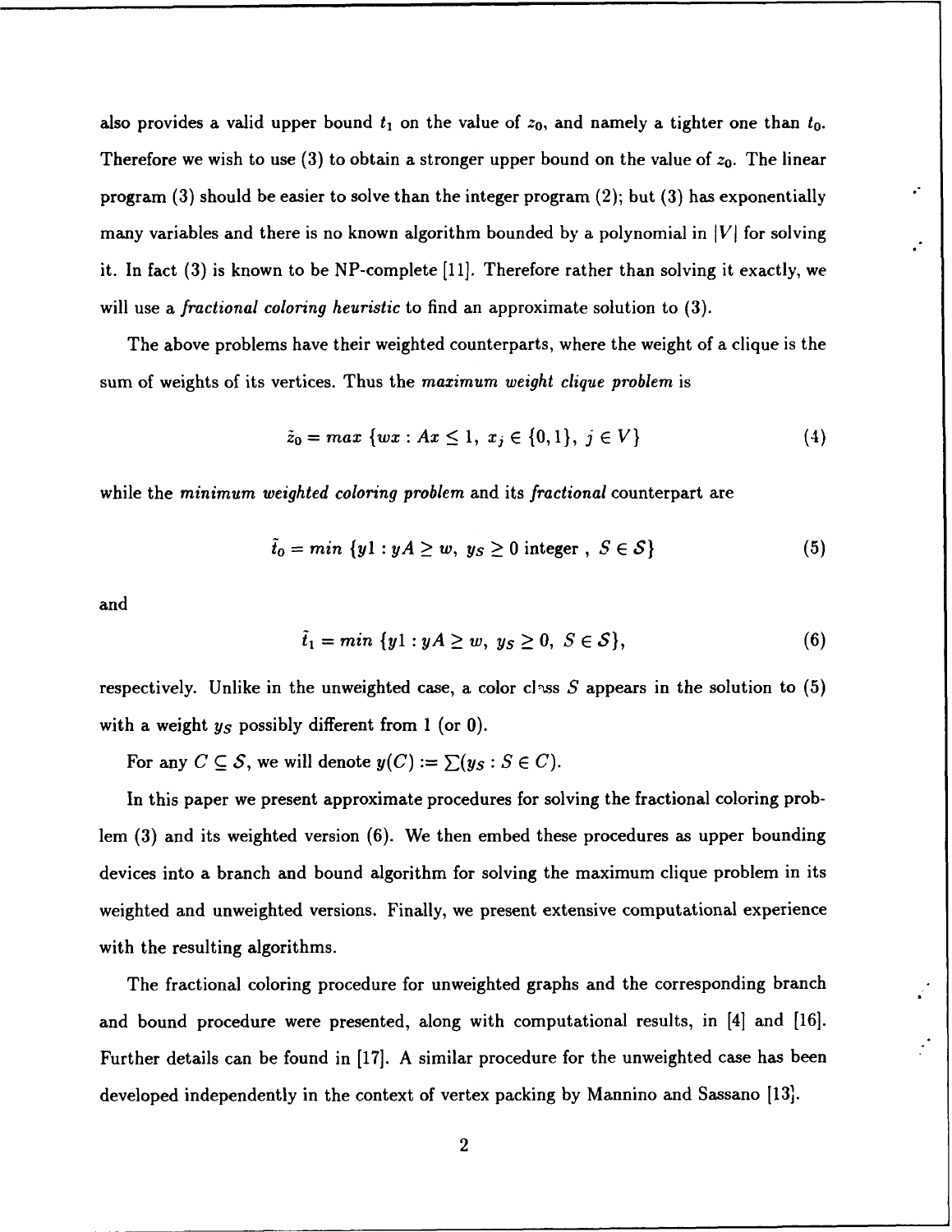## 2 **A** Fractional Coloring Heuristic

The basic idea of our approach is this. Suppose we have an (integer) coloring  $C_1$  :=  $(S_1, \ldots, S_q)$  of G, where each  $S_i$  is a stable set (color class). Since  $C_1$  is a partition of V, typically some of the color classes  $S_i$  are not maximal. Suppose we now augment these color classes by coloring as many vertices as we can with a second color from among the q color classes. Let  $V_2$  be the set of these vertices that now belong to two color classes. The coloring *C1* thus becomes a collection of overlapping rather than disjoint subsets, but its weight (cardinality) remains unchanged. If we now find a new coloring  $C_2$  of the vertices in  $V \setminus V_2$ , then every vertex will have been colored twice, and thus using one half times the first and one half times the second coloring, we obtain a full fractional coloring of total weight  $(|C_1| + |C_2|)/2$ . However, since  $C_2$  is a coloring of fewer than |V| vertices, typically  $|C_2| < |C_1|$  and therefore  $(|C_1| + |C_2|)/2 < |C_1|$ , i.e. our fractional coloring is better than  $C_1$ . This process can be repeated by using a third, fourth etc. coloring as long as improvements can be obtained.

The (integer) colorings needed at each iteration will be generated by an Integer Coloring Heuristic (ICH). We will denote by  $C := C_1 \cup C_2 \cup \ldots \cup C_k$  the collection of color classes generated during the procedure. Notice that the color classes  $S_i$  of each coloring  $C_j$  are generated at iteration  $j$  and augmented at subsequent iterations. At iteration  $k$ , we will denote by  $U_k$  the set of vertices not yet colored (during that iteration), and by  $t_1^k$  the current value of the fractional coloring at hand.

### Fractional Coloring Procedure (FCP)

0. Initialize:  $t_1^0 := \infty$ ,  $C := \emptyset$ ,  $y := 0$ ,  $U_1 = V$ ,  $k = 1$ .

At iteration k:

- 1. Set  $U_k := V$ .
- 2. For each  $v \in U_k$ , choose a color class  $S_i \in C$ , if one exists, such that  $S_i \cup \{v\}$  is stable,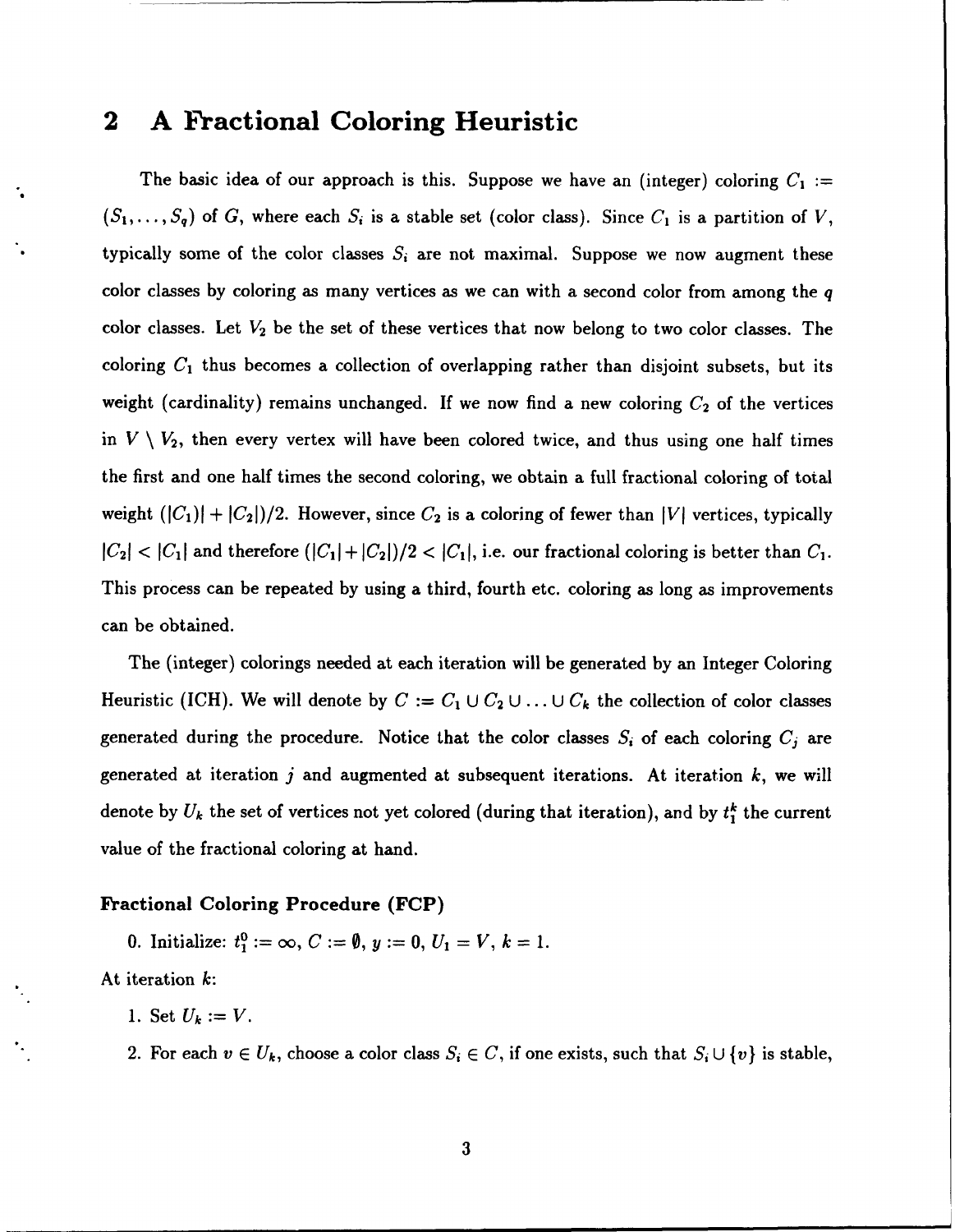and set

$$
S_i := S_i \cup \{v\}, \qquad U_k := U_k \setminus \{v\}.
$$

3. Apply ICH to  $G(U_k)$ ; let  $C_k$  be the coloring found. If  $((|C|+|C_k|)/k) \leq t_1^{k-1}$ , set

$$
t_1^k := (|C| + |C_k|)/k
$$
,  $C := C \cup C_k$ ,  $k := k + 1$ 

and go to 1.

Otherwise let  $C^* := C$ ,  $t_1^* = t_1^{k-1}$ ,  $\bullet$   $\bullet$   $\begin{array}{ccc} \text{if} & 1/(k-1) & \text{if} & \text{if} & S \in C^* \end{array}$  $\zeta = \begin{cases} 0 & \text{if } S \notin C^* \end{cases}$ 

and stop.

Note that the color classes generated by FCP need not be distinct, i.e. repetition is allowed.

Theorem 2.1  $y^*$  is a feasible fractional coloring, with  $t_1^* = y^*(C^*)$ ; hence  $\lfloor t_1^* \rfloor$  is an upper bound on the cardinality *of* a clique in *G.*

**Proof.** Each  $S \in C^*$  is stable by construction; hence  $y^*$  with support  $C^*$  satisfies all constraints **(3)** if and only if

$$
\sum(y_S^*: S \in C^* \text{ and } v \in S) \ge 1 \quad \text{for all } v \in V.
$$

During each iteration except for the last one, every  $v \in V$  is included in exactly one color class either in step 2 or in step 3. If there are p iterations, each  $v \in V$  is included in p or  $p-1$  color classes  $S \in C^*$ ; and since  $y_S^* = 1/(p-1)$  for all  $S \in C^*$ ,

$$
\sum(y_S^*: S \in C^* \text{ and } v \in S) \ge \sum \left(\frac{p-1}{p-1}\right) = 1 \text{ for all } v \in V.
$$

It is desirable to have the stopping rule amended to the effect that the maximum number of color classes allowed is  $O(|V|)$ .

Theorem 2.2 *If the* number *of color classes generated is* 0(IVI) and *the ICH used has complexity*  $O(h)$ *, then FCP can be executed in*  $O(min \{ |E| \cdot |V|, \alpha(G) \cdot |V|^2 \} + h \cdot |V|)$  *time.*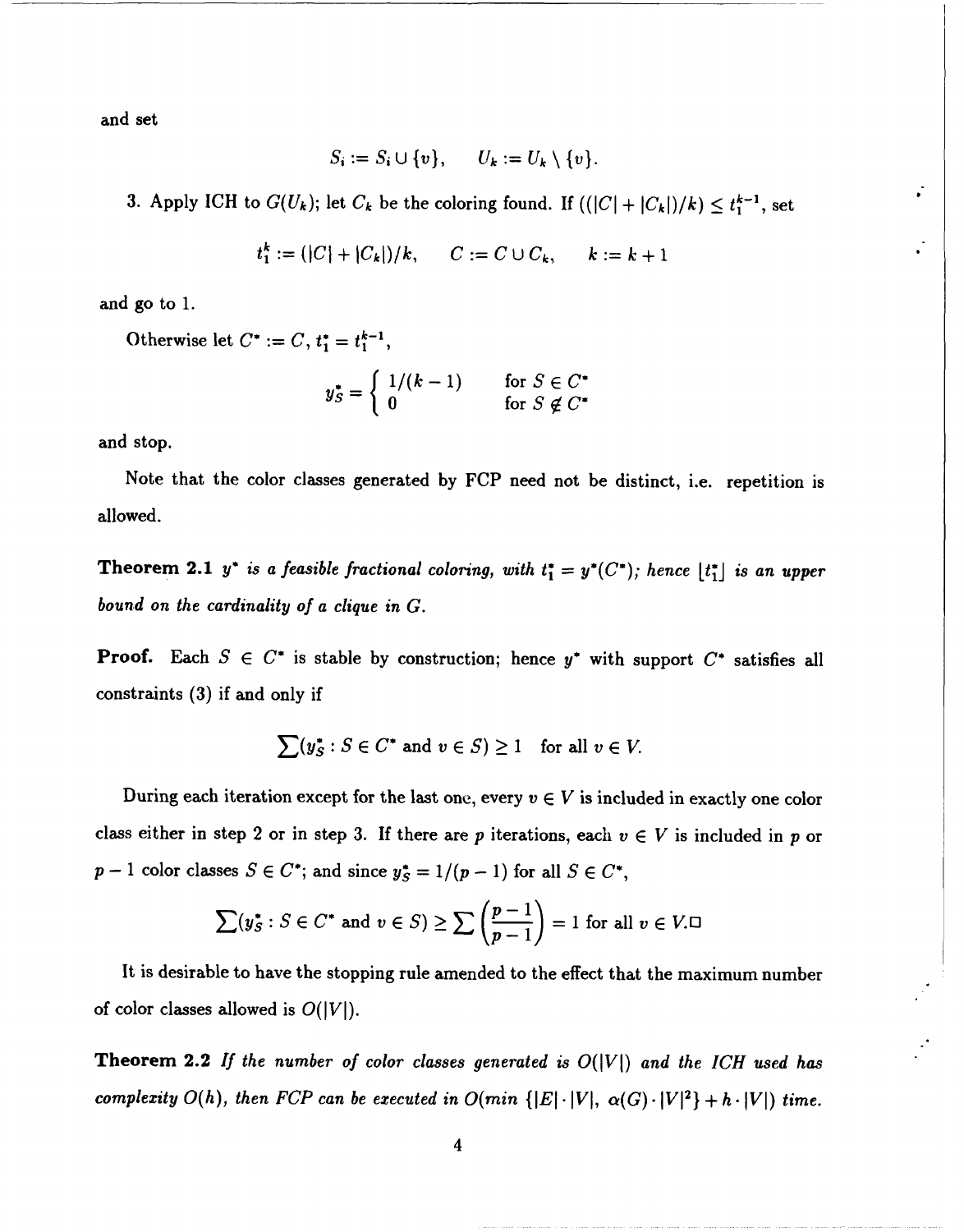**Proof.** At every iteration, step 2 requires checking for every pair  $v, S$  whether  $N(v) \cap S = \emptyset$ , where  $N(v) := \{w \in V : (v, w) \in E\}$ . This can be done either by checking for each  $u \in N(v)$ whether it has the color S, which takes  $O(deg(v))$  time, or by checking for each  $u \in S$ whether it belongs to  $N(v)$ , which requires  $O(\alpha(G))$  time. Thus the complexity of executing step 2 throughout the procedure (i.e. at most  $O(|V|)$  times) is  $O(|V| \cdot min \{ |E|, \alpha(G) \cdot |V| \}).$ 

On the other hand, the effort involved in step 3 depends on the complexity of the ICH used. If the latter is  $O(h)$ , then the complexity of step 3 throughout the procedure is  $O(h \cdot |V|)$ . Thus the complexity of FCH is as claimed.  $\Box$ 

For dense graphs  $\alpha(G)$  is small and the complexity of the procedure is only slightly worse than  $O(|V|^2)$ .

We have tested two heuristics in the role of ICH. One is DSATUR (for Degree of Saturation), a procedure due to Brelaz  $[8]$ ; which consists of applying n times the following step:

• Choose an uncolored vertex v such that the vertices in  $N(v)$  represent a maximum number of color classes, and put  $v$  in the first color class where it fits. To break ties, give preference to vertices with higher degree.

The other one is the simple coloring heuristic SCH, which can be stated this way:

**e** Open a color class and put in it as many vertices as possible, in order of non-increasing degree. Repeat this as long as possible.

DSATUR typically finds a better coloring than **SCH.** In [8] it was found the most efficient among five heuristics tested (see [12], [14], [15] for other coloring heuristics). However, the complexity of DSATUR is  $O(|V^2|)$ , whereas that of our SCH is  $O(min\{|E|, |V|^2 \setminus |E|\})$ . For very spase and very dense graphs, DSATUR is an order of magnitude more expensive than SCH.

Before continuing, we illustrate FCP on a graph with 9 vertices.

Example 1 Consider the graph of Figure 1.

*k* = 1.  $U_1 = V$  and the first coloring generated is  $C_1 = \{S_1, \ldots, S_5\}$ , with  $S_1 = \{1, 9\}$ ,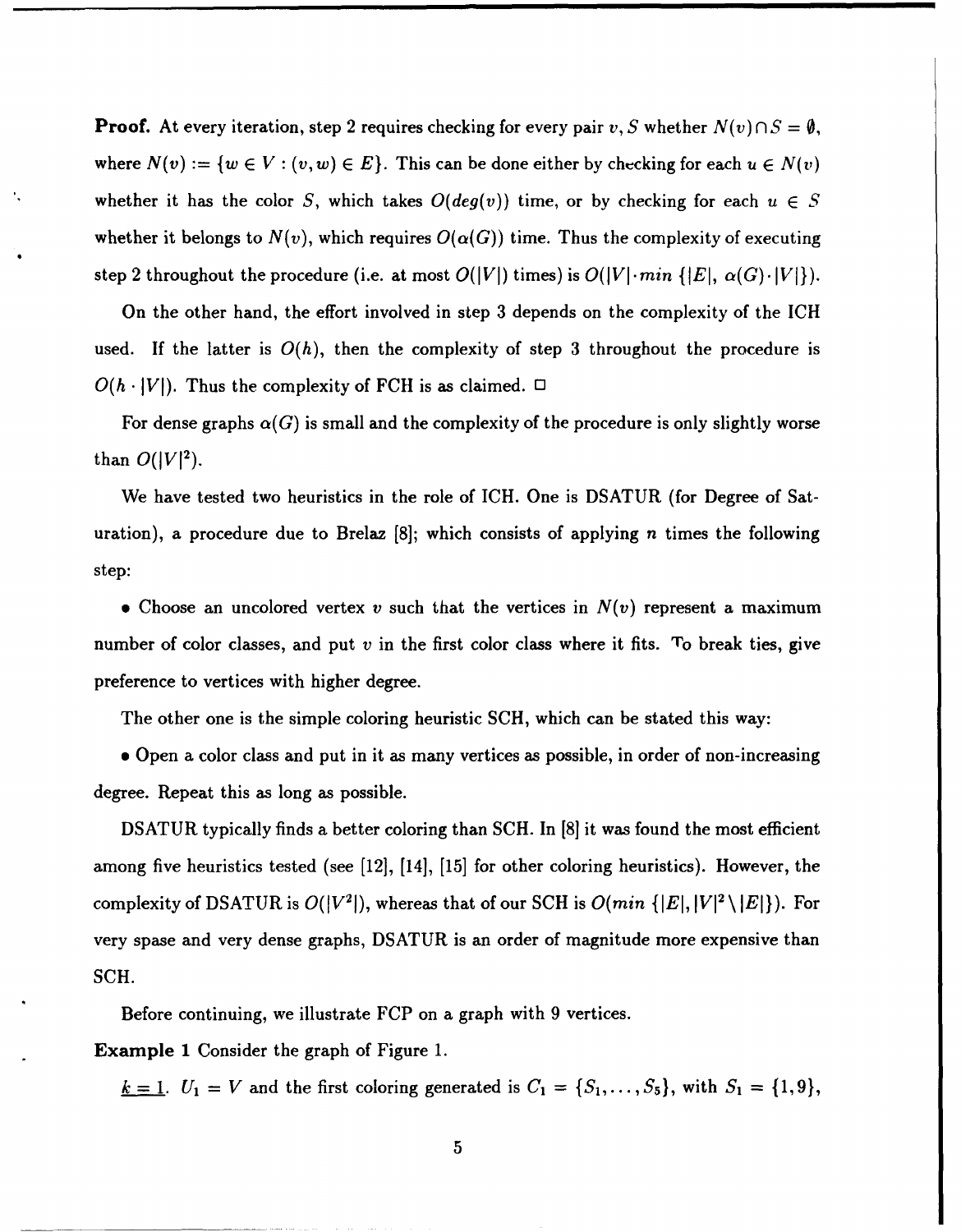

Figure 1:

 $S_2 = \{2,5\}, S_3 = \{3,4\}, S_4 = \{6,8\}, S_5 = \{7\}.$  This gives a starting bound of  $t_1^1 = |C| =$  $|C_1| = 5.$ 

*k* = 2. Vertex 2 can be added to  $S_5$  and vertex 4 to  $S_4$ , i.e.  $S_4 := \{4, 6, 8\}, S_5 := \{2, 7\}.$  $U_2 = \{1,3,5,6,7,8,9\}$ . ICH yields  $C_2 := \{S_6, S_7, S_8, S_9\}$ , with  $S_6 = \{1,8\}, S_7 = \{3,5,9\}$ ,  $S_8 = \{6\}, S_9 = \{7\}.$   $(|C| + |C_2|)/2 = 4.5 < 5$ , so  $t_1^2 := 4.5$ ,  $C = C \cup C_2$ .

 $k = 3$ . Vertex 2 can be added to  $S_8$ , vertices 4 and 8 to  $S_9$ ; i.e.,  $S_8 := \{2,6\}$ ,  $S_9 :=$  $\{4,7,8\}.$   $U_3 := \{1,3,5,6,7,9\}.$   $C_3 := \{S_{10}, S_{11}, S_{12}, S_{13}\}\$ , with  $S_{10} := \{1,9\}, S_{11} := \{3,5\},\$  $S_{12} := \{6\}, S_{13} := \{7\}.$   $(|C| + |C_3|)/3 = 4.33 < 4.5$ , so  $t_1^3 := 4.33$ ,  $C := C \cup C_3$ .

At this point the number of color classes generated exceeds our limit, so we stop:

 $C^* := \{S_1, \ldots, S_{13}\}, y_{S_i}^* = 1/3$  for  $i = 1, \ldots, 13$ , and  $\lfloor t_1^* \rfloor = 4$ .  $\Box$ 

The fractional coloring procedure can be generalized so as to apply to the weighted case, i.e. to finding an approximate solution to problem (6). However, this generalization is far from trivial. The reason for this is that in the weighted case every vertex  $v$  has to be colored with enough colors of enough weight so that their total weight adds up to the weight of v. Therefore the integer coloring heuristic used in FCP needs to be replaced by a weighted integer coloring heuristic (WICH), where each vertex may belong to several (weighted) color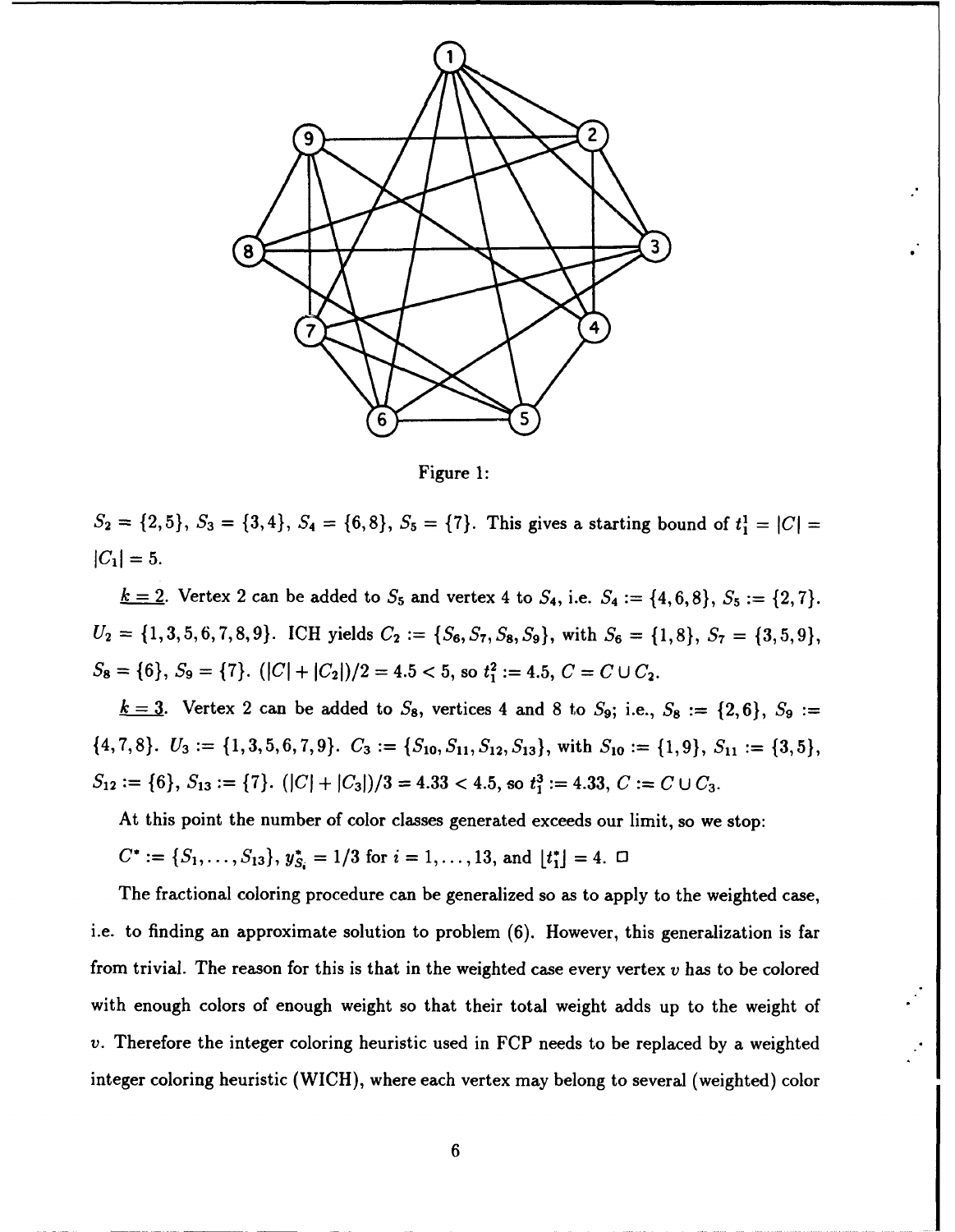classes. For  $v \in V$ , we will call the residual weight of v, and denote by  $r(v)$ , the weight that needs to be "covered" by weighted color classes during the current iteration. Like in the unweighted case, a full integer coloring is generated at every iteration; but the weight  $r(v)$  to be covered (absorbed) by weighted color classes for each  $v \in V$  may be less than the initial weight  $w(v)$ . This is so because, unlike in the unweighted case, the integer (weighted) coloring at a given iteration may "overcover" (i.e. color with excess weight) some of the vertices. In particular, this may happen if in step 2 we fit a vertex  $v$  into a color class  $S_i$ whose weight  $y_{S_i}$  exceeds  $w(v)$ . In such a case the residual weight of vertex v at the next iteration will be  $r(v) := w(v) - (y_{S_i} - w(v)) < w(v)$ .

By analogy with the unweighted case, at iteration k we will denote by  $U_k$  the set of vertices not yet fully colored (i.e. having positive residual weight) during that iteration, and by  $\tilde{t}_1^k$  the current value of the fractional coloring at hand. Unlike in the unweighted case, however, we will have to keep track explicitly of the weights *Ys,* generated during successive iterations. These weights will be kept integer until the last iteration, when the appropriate fractional values will be calculated.

### Weighted Fractional Coloring Procedure (WFCP).

0. Initialize:  $\tilde{t}_{1}^{0} := \infty$ ,  $C := \emptyset$ ,  $y^{0} := 0$ ,  $r(v) := 0$ ,  $v \in V$ ,  $U_{1} = V$ ,  $k := 1$ . At iteration k:

1. Let

$$
r(v) := r(v) + w(v), \quad v \in V; \quad U_k := \{v \in V : r(v) > 0\}.
$$

2. For every  $v \in U_k$ , choose a color class  $S_i \in C$ , if one exists, such that  $S_i \cup \{v\}$  is stable. Set  $S_i := S_i \cup \{v\}, r(v) := r(v) - y_{S_i}^{k-1}$ , and if  $r(v) \leq 0$ , set  $U_k := U_k \setminus \{v\}.$ 

3. Apply WICH to  $G(U_k)$ ; let  $y^k$  be the weighted coloring found, with  $C_k$  the corresponding set of color classes.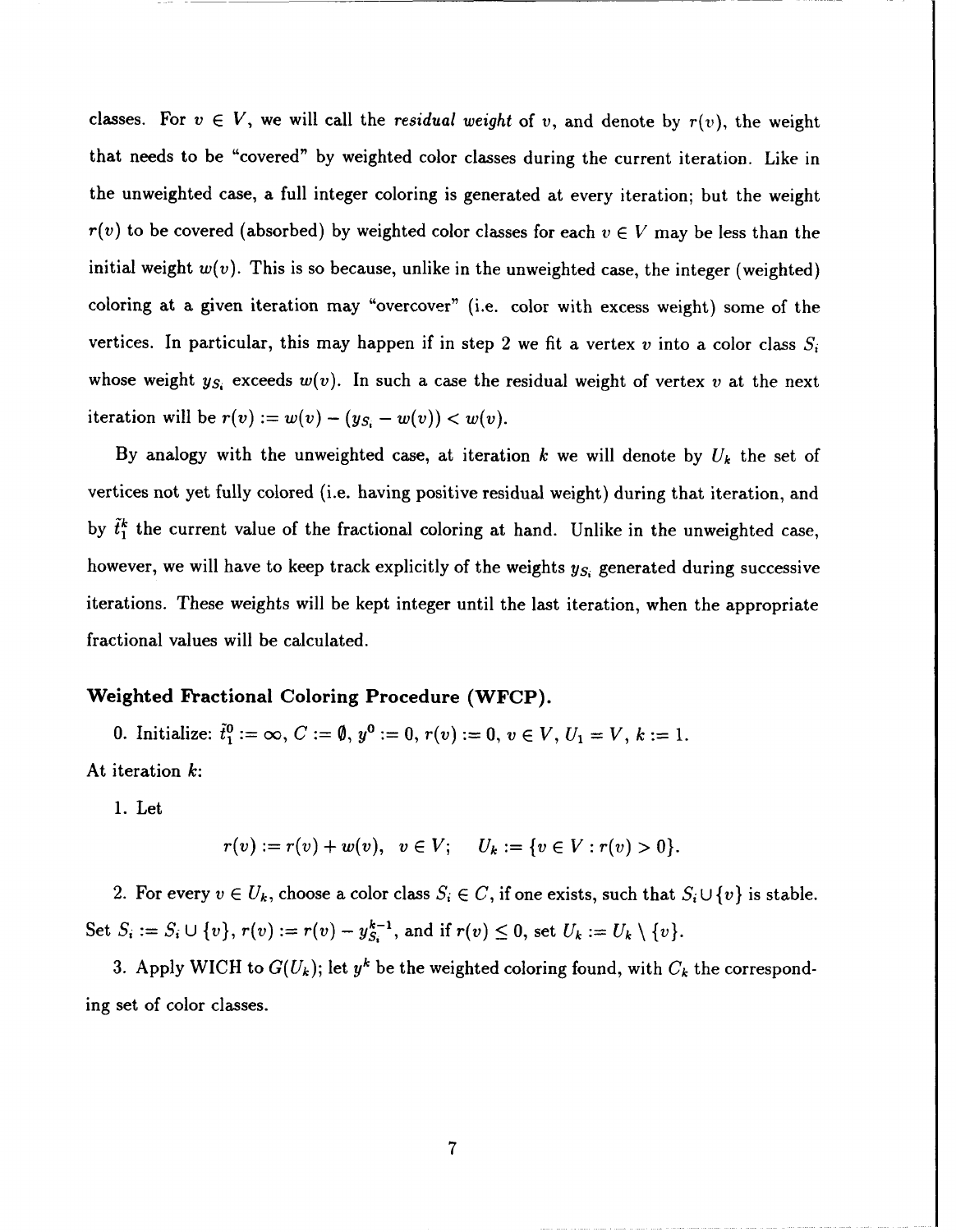If 
$$
(y^{k-1}(C) + y^k(C_k))/k \leq \tilde{t}_1^{k-1}
$$
, set

$$
\tilde{t}_1^k := (y^{k-1}(C) + y^k(C_k))/k,
$$
\n
$$
y_S^k := \begin{cases}\ny_S^{k-1} & \text{for } S \in C \\
y_S^k & \text{for } S \in C_k \\
0 & \text{for } S \notin C \cup C_k, \\
C := C \cup C_k, & k := k+1\n\end{cases}
$$

and go to 1.

Otherwise let  $C^* := C, \tilde{t}_1^* := \tilde{t}_1^{k-1}$ ,

$$
y_S^* := \begin{cases} y_S^{k-1}/(k-1) & \text{for } S \in C^* \\ 0 & \text{for } S \notin C^* \end{cases}
$$

and stop.

**Theorem 2.3** *y*<sup>\*</sup> *is a feasible weighted fractional coloring, with*  $\tilde{t}_1^* = y^*(C^*)$ *; hence*  $[\tilde{t}_1^*]$  *is* an upper bound on *the weight of a* clique in *G.*

Proof. Parallels that of Theorem 1. **0**

The complexity of the weighted fractional coloring procedure is the same as that of its unweighted analog.

The integer coloring heuristic that we use in the role of WICH is a generalization to the weighted case of SCH, which can be stated as follows:

**e** Open a color class S and put in S as many vertices  $v \in V_k$  as possible, in order of decreasing residual weight. Then reduce the residual weight  $r(v)$  of each  $v \in S$  by  $r(v_0) := min \{r(v) : v \in S\}$  and remove from  $U_k$  all vertices v such that  $r(v) = 0$ . Repeat this procedure until  $U_k = \emptyset$ .

Next we illustrate WFCP on the graph with 6 vertices in Figure 2, where the numbers in the boxes are the weights.

#### Example 2.

 $k = 1$ .  $r = w = (3, 3, 2, 2, 2, 1), U_1 = \{1, \ldots, 6\}$ . WICH yields the integer coloring defined by  $C_1 = \{S_1, \ldots, S_5\}$ , with  $S_1 = \{1, 4\}$ ,  $y_{S_1}^1 = 2$ ;  $S_2 = \{1, 3\}$ ,  $y_{S_2}^1 = 1$ ;  $S_3 = \{2, 5\}$ ,  $y_{S_3}^1 = 2$ ;  $S_4 = \{2, 6\}, y_{S_4}^1 = 1; S_5 = \{3\}, y_{S_5}^1 = 1.$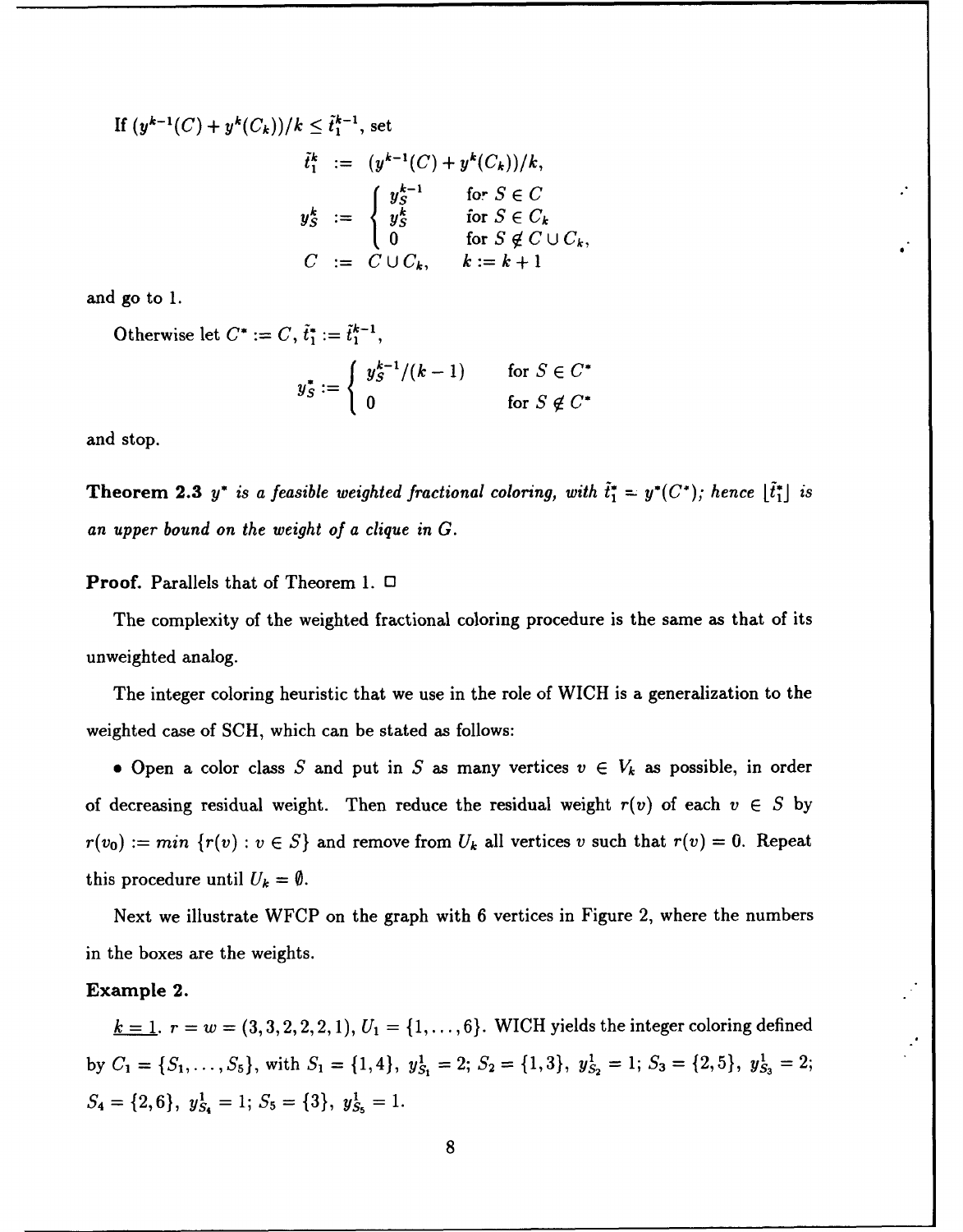

Figure 2:

We have  $\tilde{t}_1^1 = \sum (y_{S_i}^1 : i = 1, ..., 5) = 7$ ,  $y_{S_i}^1$  as defined above for  $i = 1, ..., 5$ ,  $y_S^1 = 0$  for all other *S*, and  $C := C_1$ .

 $\underline{k} = 2$ .  $r = (3,3,2,2,2,1), U_2 = \{1,\ldots,6\}$ . We can add vertex 5 to  $S_5$ , so  $S_5 := \{3,5\}$ ,  $r(5) = 2 - 1 = 1$ .  $U_2$  remains unchanged, but  $r = (3,3,2,2,1,1)$ .

WICH yields the coloring  $C_2 = \{S_6, \ldots, S_9\}$ , with  $S_6 = \{1,3\}$ ,  $y_{S_6}^2 = 2$ ;  $S_7 = \{1,6\}$ ,  $y_{S_7}^2 = 1$ ;  $S_8 = \{2, 5\}$ ,  $y_{S_8}^2 = 1$ ;  $S_9 = \{2, 4\}$ ,  $y_{S_9}^2 = 2$ .

We have  $(y^1(C) + y^2(C_2))/2 = (7 + 6)/2 = 6.5 < 7$ , so we set  $\tilde{t}_1^2 := 6.5$ . **Y'** for *SE C*

$$
y_S^2 := \begin{cases} y_S^1 & \text{for } S \in C \\ y_S^2 & \text{for } S \in C_2 \\ 0 & \text{for } S \notin C \cup C_2 \end{cases}
$$

and  $C := C \cup C_2$ .

 $k = 3$ .  $r = (3, 3, 2, 2, 2, 1), U_3 = \{1, ..., 6\}$ . The color classes in C are all maximal. Applying WICH to  $G(U_3)$  yields  $C_3$  which is the same as  $C_1$ , i.e.  $S_{10} = S_1, \ldots, S_{14} = S_5$ , with  $y_{S_i}^3 = y_{S_{i-9}}^1$ ,  $i = 10, ..., 14$ . Further,

$$
(y2(C) + y3(C3))/3 = (13 + 7)/3 = 6.67 > 6.65,
$$

hence we stop with  $C^* := C$ ,  $y_S^* = y_S^2$  for  $S \in C^*$ ,  $y_S^* = 0$  otherwise, and  $\lfloor \tilde{t}_1^* \rfloor = 6$ .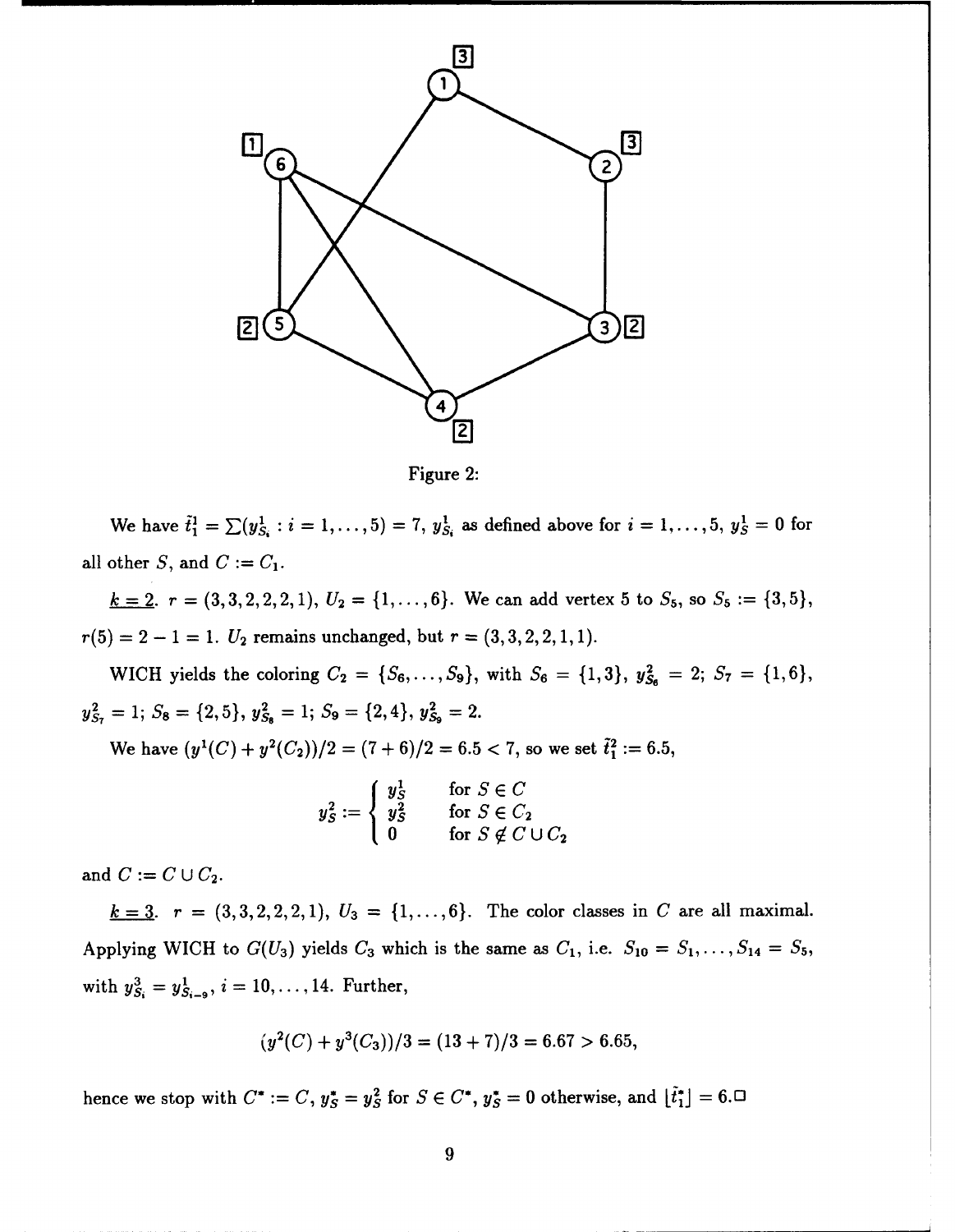It will be shown in the last section on computational results, that the fractional coloring procedure provides a substantially tighter bound, sometimes by as much as  $\frac{1}{4}$ , on the maximum clique size or clique weight, than the best integer coloring heuristics. The ratio between the two bounds seems to improve with the size of the graph in favor of the fractional coloring bound.

# **3** Using FCP and WFCP in a Branch and Bound **Al**gorithm.

In this section we embed FCP and WFCP into a branch and bound algorithm for finding a maximum clique, viz. maximum-weight clique, in an arbitrary graph  $G = (V, E)$ . The branch and bound algorithm has the same structure as that of Balas and Yu **[6]** for the unweighted case and Balas and Xue [5] for the weighted case. FCP in the unweighted case, and WFCP in the weighted case, are used as upper bounding devices. Because of the important differences between these two procedures, as well as between the weighted and unweighted lower bounding devices, we have actually developed two distinct algorithms, MAXCLQ1 for the unweighted and MAXCLQ2 for the weighted case. We will discuss the weighted case only; the corresponding steps of the algorithm for the unweighted case can easily be substituted on the basis of our discussion in section 2.

We start by finding an edge-maximal triangulated subgraph G' of G (see [3],[17]) at the root node of the search tree, and a maximum-weight clique  $K^*$  of  $G'$ . Then  $LB := w(K^*)$  is a lower bound on the weight of a maximum-weight clique in G. Next we apply WFCP to G in order to obtain an upper bound,  $UB_G$ , on the weight of any clique in *G*. If  $UB_G \leq LB$ , we are done; otherwise we branch, based on the following branching scheme (see **[61** and [5] for a proof of validity and discussion):

**Theorem 3.1** Let  $G' := G(V')$  be an induced subgraph of G,  $UB_{G'}$  an upper bound on the *weight of a clique in G', and*  $v_1, \ldots, v_m$  *an arbitrary ordering of the vertices in*  $V \setminus V'$ *. If G*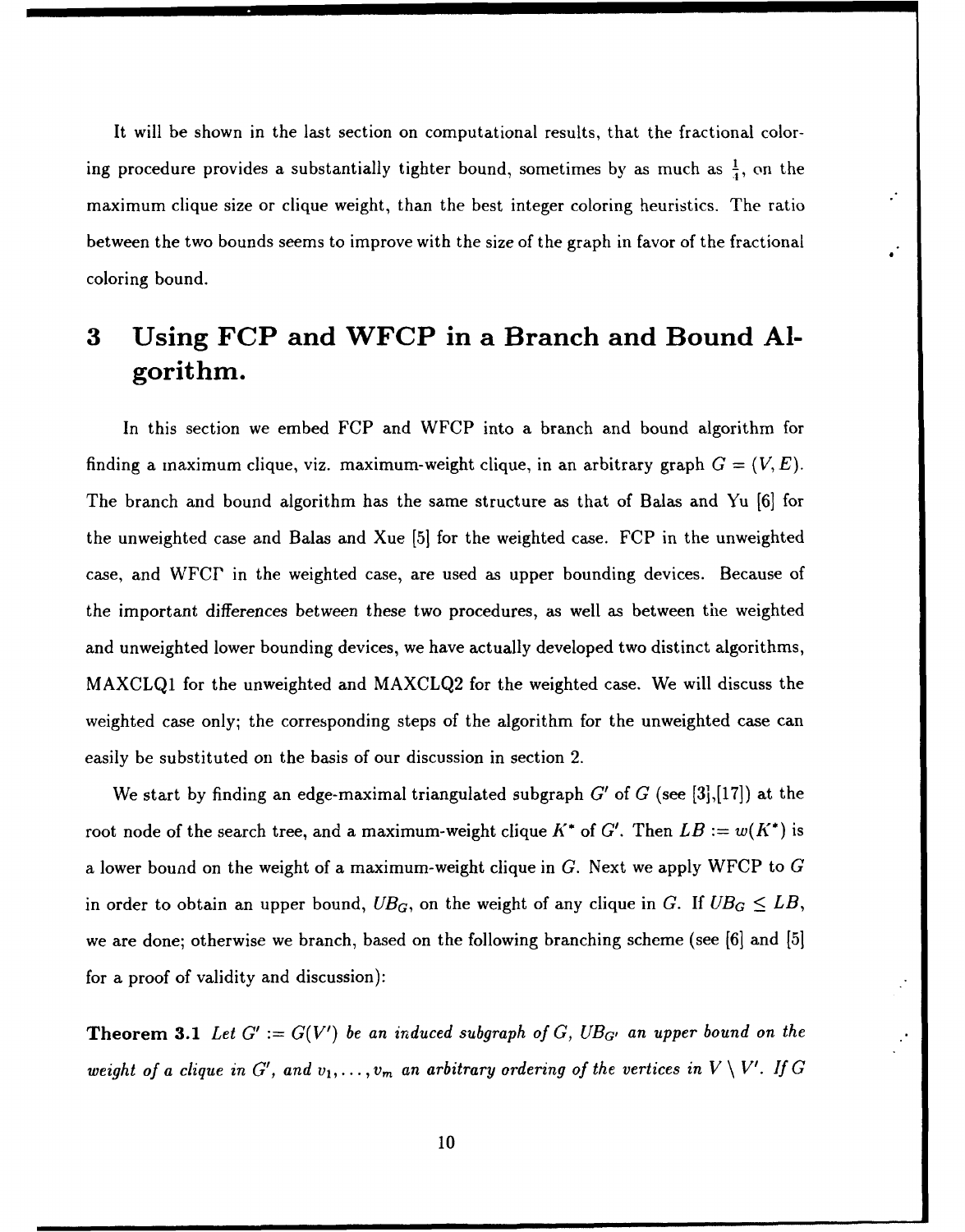*has a clique K such that*  $w(K) > UB_{G'}$ , then K is contained in one of the m sets

$$
V_i := \{v_i\} \cup N(v_i) \setminus \{v_1, \ldots, v_{i-1}\}, \qquad i = 1, \ldots, m,
$$
 (7)

where for  $i = 1$ , we define  $\{v_1, \ldots, v_{i-1}\} = \emptyset$ .

At an arbitrary node of the search tree other than the root, we have a subproblem  $P' := (G', I', UB_{G'})$ , where G' is a subgraph of G induced by some vertex set  $V_i$  of the form (7), I' is a subset of the vertices in  $V \setminus V_i$  to be added to any clique of G' (to yield a larger clique of G), and  $UB_{G'}$  is an upper bound on  $w(K)$  for any clique K of G'.

The statement of the algorithm follows, with  $L$  denoting the list of active subproblems (nodes of the search tree).

#### Maximum-Weight Clique Algorithm (MAXCLQ2)

**0.** Initialize. Find an edge-maximal triangulated subgraph **G\*** of **G,** and a maximumweight clique K<sup>\*</sup> of G<sup>\*</sup>. Set  $LB := w(K^*)$ . Put into L the problem  $P := (G, \emptyset, \infty)$  and go to 1.

1. Subproblem Selection. If  $L = \emptyset$ , stop:  $K^*$  is a maximum-weight clique of G. Otherwise, choose a subproblem  $P' := (G', I', UB_{G'})$  in L and remove P' from L.

If  $UB_{G'} + w(I') \leq LB$ , discard P' and go to 1.

2. Lower bounding. Use a heuristic to find a maximal clique K' in G'. If  $w(K') + w(I') >$ *LB*, set  $K^* := K' \cup I'$  and  $LB := w(K^*)$ .

3. Upper bounding. Apply WFCP to G' to get an upper bound  $UB_{G'}$  on the weight of a clique in *G'*. If  $UB_{G'} + w(I') \leq LB$ , discard *P'* and go to 1.

4. Branching. Let **C,** be the integer coloring generated in the first iteration of WFCP, and let  $C'_1$  be a maximal subset of  $C_1$  such that  $y(C'_1) \leq LB - w(I')$ . Further, let  $v_1, \ldots, v_m$ be an arbitrary ordering of the vertices in  $V \setminus \{v : y(C'_1) \geq w(v)\}\)$ . For  $i = 1, \ldots, m$ , put into *L* the subproblem  $P'_i := (G'_i, I'_i, UB_{G'_i})$ , where  $G'_i := G'(N(v_i) \setminus \{v_1, \ldots, v_{i-1}\}), I'_i : I' \cup \{v_i\},$ and  $UB_{G_i'} := UB_{G'} - w(v_i)$ . Then go to 1.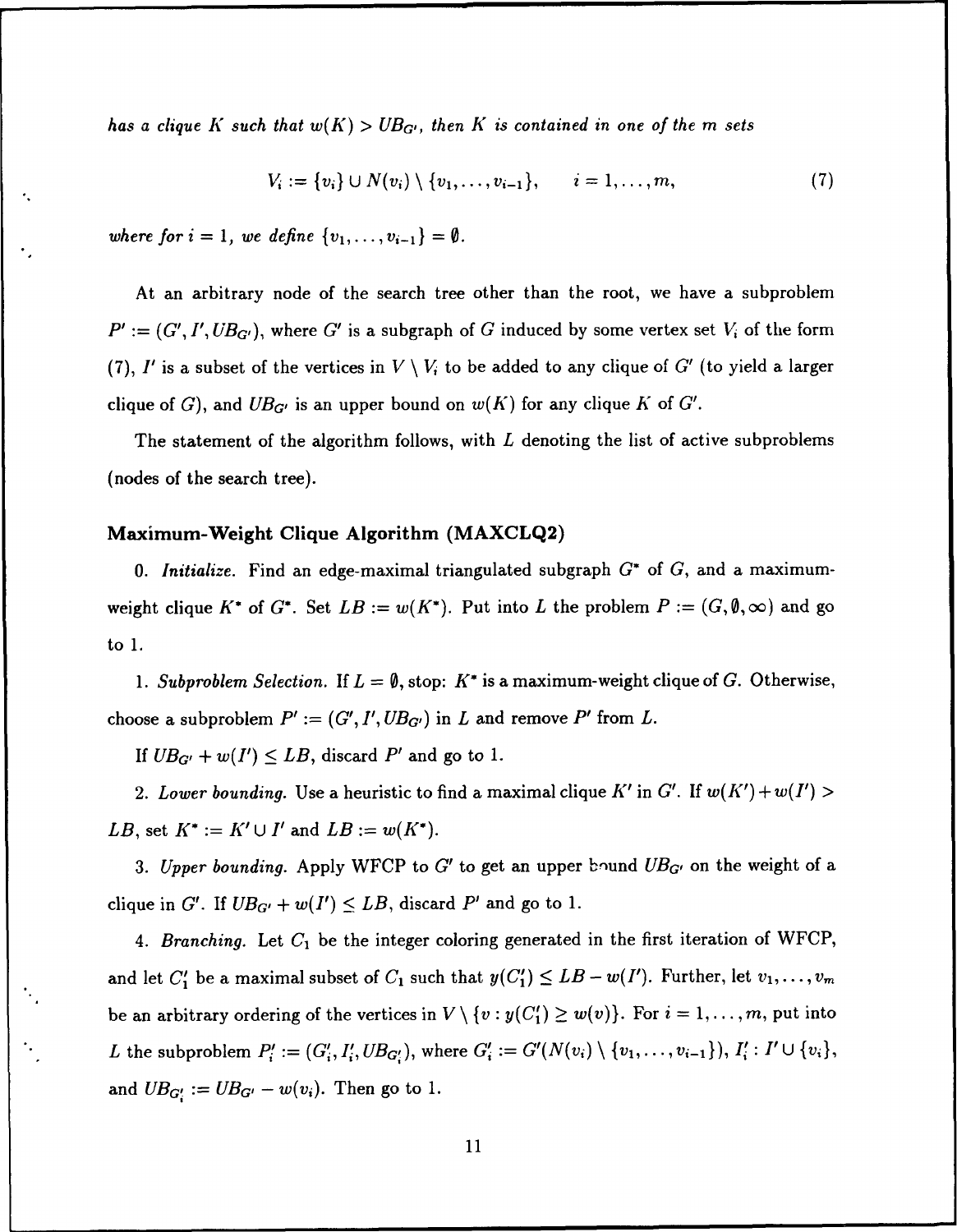Our current implementation uses a subproblem selection rule (step 1) based on a depth first search strategy, and a lower bounding heuristic (step 2) that constructs a clique at every node of the search tree by the same procedure as in [5]. In the unweighted case, the lower bounding heuristic constructs a clique as a byproduct of DSATUR. The main feature that distinguishes this algorithm from those of [6] and [5] is its upper bounding technique. The fractional coloring procedure provides a stronger upper bound than the integer coloring used in [6] and [5], but is of course computationally more expensive.

 $\cdot$ 

### 4 Computational Results.

The procedures FCP and WFCP were implemented in C and tested both as standalone procedures for finding an approximate solution to the (unweighted and weighted) fractional coloring problem, and as bounding devices in the framework of a branch and bound procedure. For the purposes of testing, random graphs were generated, having between 100 and 500 vertices, and *densities* of 0.1 to 0.9. Here density means the probability that a certain edge is present. The tests were run on a NeXTstation.

Several currently available branch and bound codes for finding maximum cliques (see [1, 2, 6, 9]) can solve without difficulty problems on sparse random graphs even for sizes well above 1,000 vertices. Dense graphs are an altogether different matter.

The expected size of a minimum (integer) coloring of a random graph is  $O(n/log_a n)$ , and the corresponding number for a maximum clique is  $O(log_b n)$  (see Bollobás [7]), where the bases of the two logarithms are  $a = 1/(1-d)$  and  $b = 1/d$ , respectively, with d the density of the random graph, i.e. the probability that a particular edge is present. It follows that the ratio between the expected size of a minimum coloring and a maximum clique is  $O(n/(\log_a n \cdot log_b n))$ . This shows that the degree of difficulty in solving the problem increases rapidly with n. Now for fixed n, the above ratio attains its maximum for  $a = b =$  $1/(\frac{1}{2}) = 2$ . This suggests that the hardest problems are those on graphs whose density is 0.5. This conclusion, however, is not corroborated by computational experience with any of the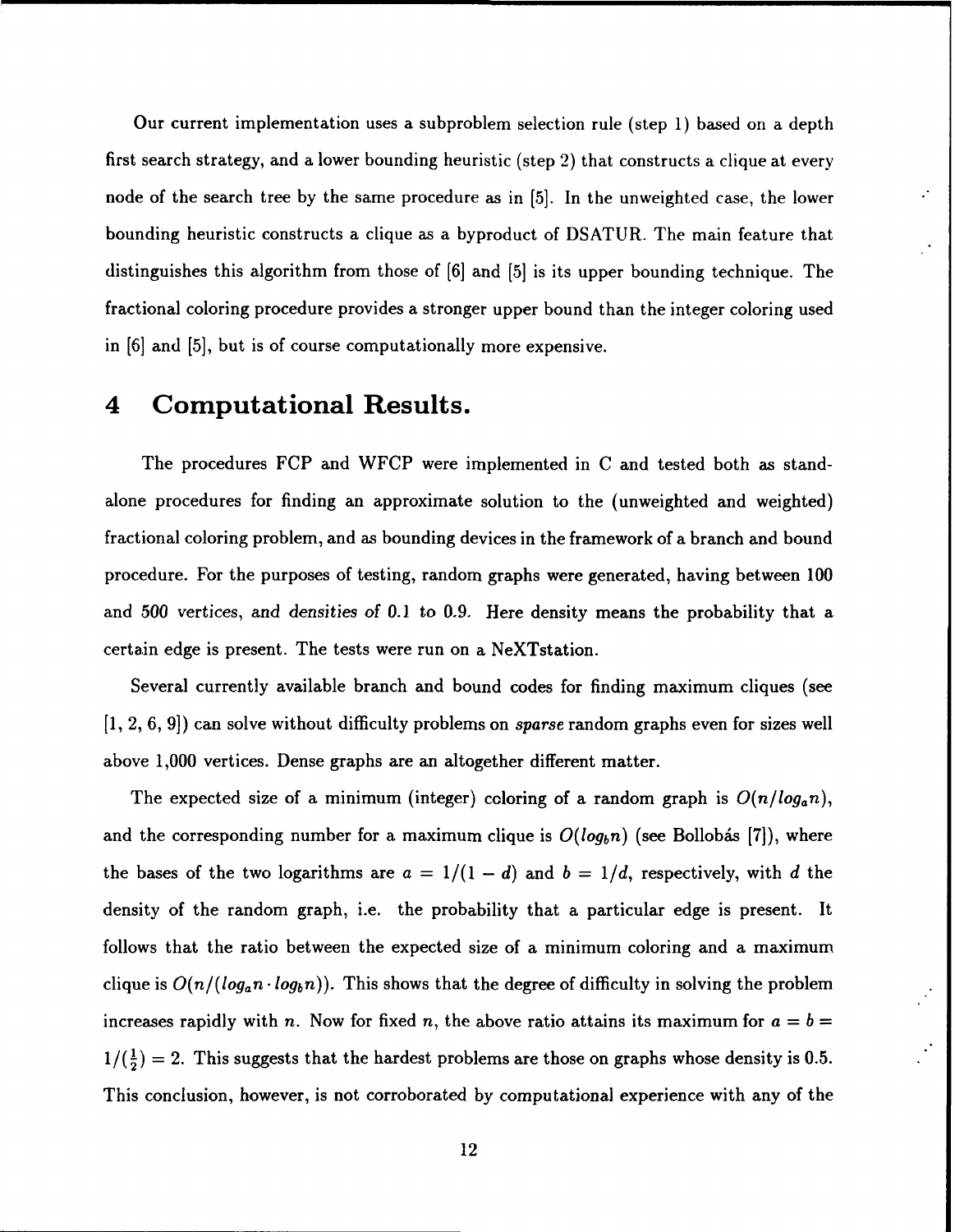|                 | Graphs  | <b>Upper Bounds</b> |            |                  |                  |      | Computational Effort |       |                  |  |
|-----------------|---------|---------------------|------------|------------------|------------------|------|----------------------|-------|------------------|--|
|                 | Density |                     |            |                  |                  |      | Iterations           |       | CPU seconds      |  |
| $\vert V \vert$ | $\%$    | $t_{SCH}$           | $t_{DSAT}$ | $t_{\pmb{FCP1}}$ | $t_{\pmb{FCP2}}$ | FCP1 | $\overline{FCP2}$    | FCP1  | FCP <sub>2</sub> |  |
|                 | 10      | 6.0                 | 6.0        | 6.0              | 5.0              | 2.0  | 3.5                  | 0.031 | 0.047            |  |
|                 | 20      | 9.5                 | 9.0        | 8.0              | 8.0              | 5.0  | 3.5                  | 0.055 | 0.069            |  |
|                 | 30      | 13.0                | 12.0       | 11.0             | 10.0             | 4.0  | 6.0                  | 0.039 | 0.102            |  |
|                 | 40      | 15.0                | 15.0       | 13.0             | 13.0             | 7.5  | 4.0                  | 0.063 | 0.070            |  |
| 100             | 50      | 19.5                | 18.5       | 16.5             | 15.5             | 5.5  | 9.0                  | 0.055 | 0.164            |  |
|                 | 60      | 23.5                | 23.0       | 20.0             | 19.5             | 7.5  | 7.0                  | 0.077 | 0.148            |  |
|                 | 70      | 27.5                | 27.5       | 25.0             | 25.0             | 5.5  | 5.0                  | 0.062 | 0.124            |  |
|                 | 80      | 35.0                | 34.5       | 31.5             | 30.0             | 5.0  | 7.5                  | 0.071 | 0.195            |  |
|                 | 90      | 43.0                | 44.5       | 41.0             | 39.5             | 4.5  | 6.5                  | 0.061 | 0.212            |  |
|                 | 10      | 18.0                | 16.5       | 14.5             | 13.5             | 8.5  | 7.0                  | 1.024 | 2.336            |  |
|                 | 20      | 30.0                | 27.0       | 24.0             | 23.0             | 13.0 | 8.5                  | 1.429 | 3.343            |  |
|                 | 30      | 42.5                | 40.5       | 35.0             | 34.0             | 7.5  | 8.0                  | 0.984 | 3.577            |  |
|                 | 40      | 57.0                | 51.0       | 46.5             | 45.0             | 8.0  | 9.5                  | 1.171 | 4.691            |  |
| 500             | 50      | 69.0                | 66.0       | 58.5             | 57.5             | 11.5 | 12.5                 | 1.742 | 6.686            |  |
|                 | 60      | 86.0                | 81.0       | 74.0             | 72.5             | 9.0  | 10.0                 | 1.570 | 6.119            |  |
|                 | 70      | 105.5               | 99.5       | 91.5             | 90.8             | 11.5 | 10.0                 | 2.138 | 6.823            |  |
|                 | 80      | 130.5               | 126.0      | 114.5            | 113.5            | 14.5 | 12.0                 | 3.880 | 8.899            |  |
|                 | 90      | 166.0               | 166.5      | 151.0            | 151.5            | 11.0 | 6.5                  | 2.928 | 5.694            |  |

Table 1: Fractional Versus Integer Coloring Procedures

above listed algorithms, which are all branch and bound procedures, differing only in their branching rules and bounding devices. The general experience with all these algorithms has been that the size of the search tree, and therefore the computational effort needed to solve the problem, grows with density not just up to 0.5 but even faster beyond that, and that this trend continues well beyond the density of 0.9. (This might be different for an approach based primarily on cutting planes.) Actually, for densities of 0.8 - 0.9 graphs on 200 - 300 vertices are already very hard.

First we examine the performance of the fractional coloring procedures by themselves. Tables 1 and 2 summarize our findings in this respect, for the unweighted and weighted cases, respectively. We have examined a larger number of variants and carried out more extensive testing for the unweighted case. The first two columns of Table 1 describe the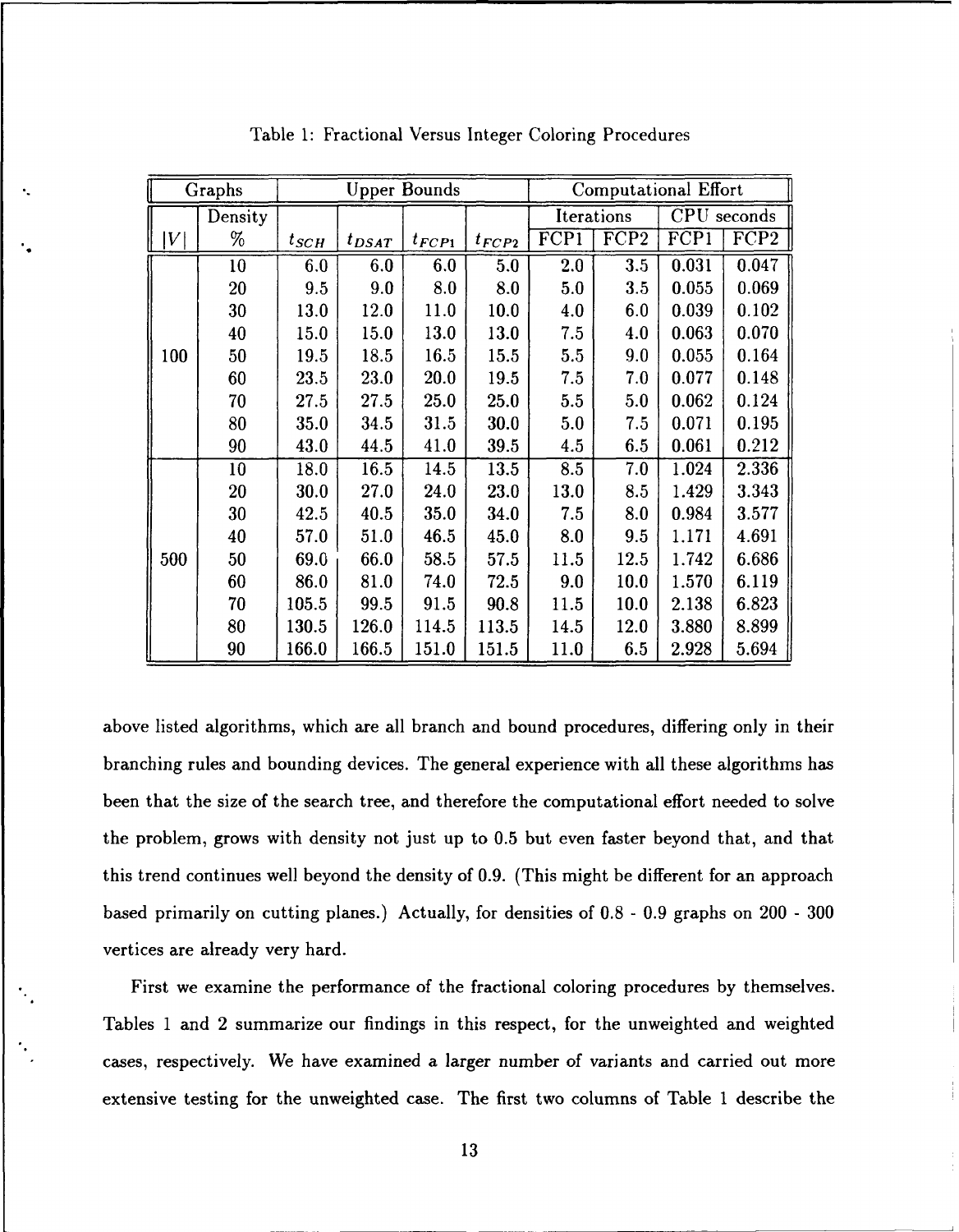|     | Graphs  |                    |            |            |  |
|-----|---------|--------------------|------------|------------|--|
| IV  | Density | $\tilde{t}_{WICP}$ | $t_{WFCP}$ | Iterations |  |
|     | %       |                    |            |            |  |
|     | 10      | 35.0               | 29.5       | 14.0       |  |
|     | 20      | 52.5               | 46.5       | $7.0\,$    |  |
| 100 | 50      | 106.0              | 92.5       | 7.0        |  |
|     | 80      | 195.0              | 176.5      | 11.0       |  |
|     | 90      | 255.5              | 237.5      | 16.0       |  |
|     | 10      | 57.0               | 45.5       | 9.0        |  |
|     | 20      | 84.5               | 78.5       | 3.5        |  |
| 200 | 50      | 180.5              | 159.0      | 7.0        |  |
|     | 80      | 347.5              | 306.5      | 18.0       |  |
|     | 90      | 454.5              | 407.5      | 11.0       |  |
|     | 10      | 69.5               | 55.0       | 15.5       |  |
|     | 20      | 111.0              | 92.0       | 12.0       |  |
| 300 | 50      | 249.0              | 218.0      | 13.0       |  |
|     | 60      | 306.0              | 267.0      | 12.5       |  |
|     | 70      | 382.0              | 343.0      | 12.0       |  |

Table 2: Weighted Fractional Coloring Procedure

random graphs in terms of their size and density. Columns 3, 4, 5 and 6 show the upper bounds (cardinality of colorings) obtained by SCH  $(t_{SCH})$ , by DSATUR  $(t_{DSAT})$ , by FCP1  $(t_{FCP1})$ , and by FCP2  $(t_{FCP2})$ , respectively, with each entry representing the average of two runs. The first two procedures are the two integer coloring heuristics discussed in section 2. FCP1 is the version of the fractional coloring procedure that uses SCH as its integer coloring heuristic, whereas FCP2 is the version that uses DSATUR in the same role.

As the numbers show, the integer coloring obtained by DSATUR is typically better than the one obtained by SCH, though not without exceptions. The improvements in the bound obtained by FCP1 over SCH range from 0 to  $\frac{1}{5}$ , and FCP2 sometimes goes even beyond  $\frac{1}{4}$ . The number of iterations for FCP1 increases somewhat with problem size, but remains below 15. Computing times increase both with problem size and density. There is a large discrepancy between the computing times of the two versions of FCP. This is partly due to the fact that DSATUR is more time consuming than SCH, but mainly to the fact that in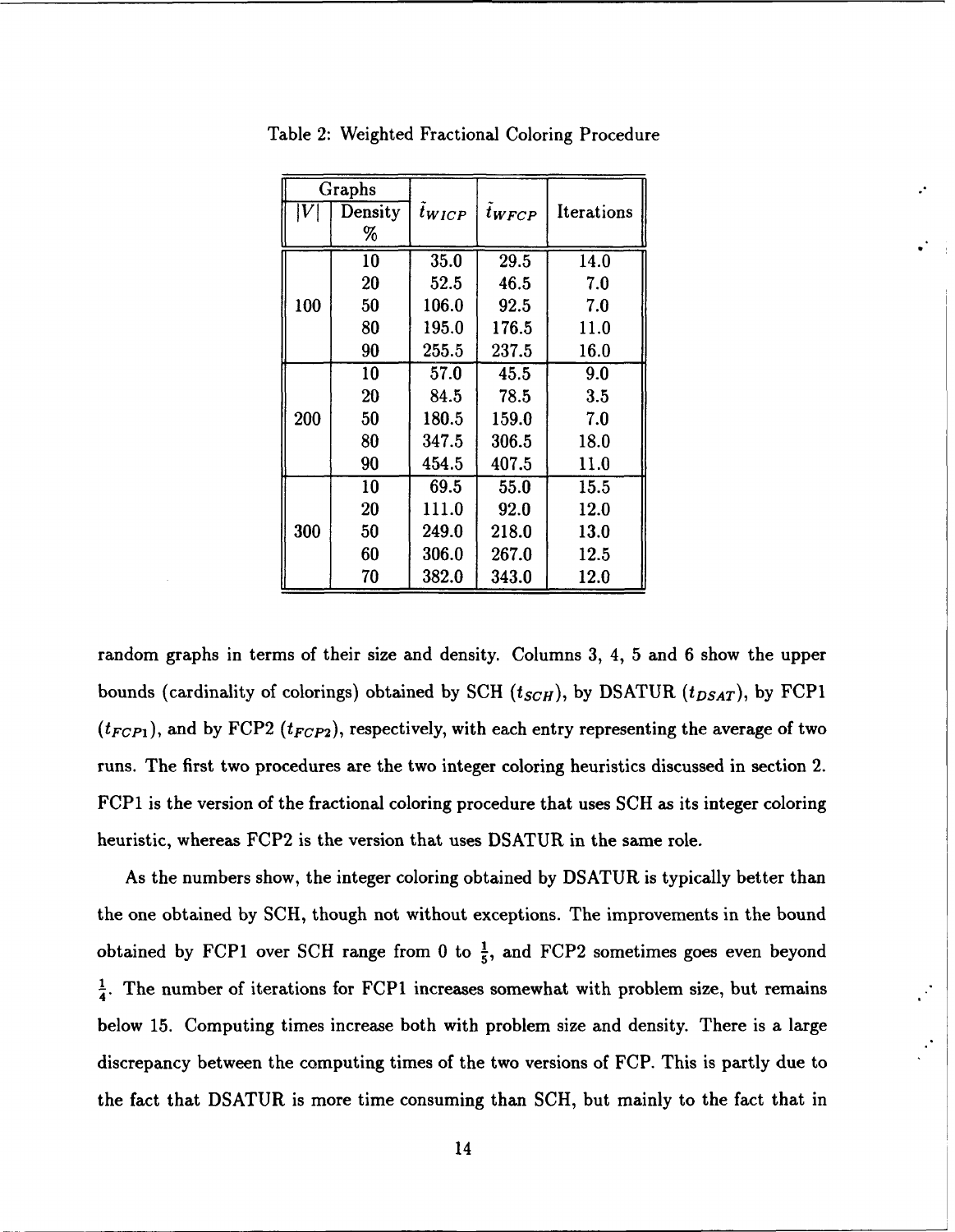|     | Graph           |                 |                          | <b>MAXCLQ1</b>   |                 |                      |                 | <b>Babel</b>         |
|-----|-----------------|-----------------|--------------------------|------------------|-----------------|----------------------|-----------------|----------------------|
|     |                 | $\overline{LB}$ | $\overline{\mathtt{UB}}$ | Maximum          | Search          |                      | Search          |                      |
| V   | Density         | at root         | at root                  | clique           | tree            | <b>CPU</b>           | tree            | <b>CPU</b>           |
|     | %               | node            | node                     | size             | nodes           | seconds <sup>t</sup> | nodes           | seconds <sup>‡</sup> |
|     | $\overline{10}$ | 4.0             | $\overline{5.0}$         | $\overline{4.0}$ | $\overline{16}$ | 0.06                 | $\overline{31}$ | 0.07                 |
|     | 20              | 5.0             | 8.0                      | 5.0              | 35              | 0.09                 | 60              | 0.12                 |
| 100 | 50              | 8.5             | 15.5                     | 9.0              | 216             | 0.83                 | 252             | 0.79                 |
|     | 80              | 18.5            | 30.0                     | 19.5             | 2,035           | 19.96                | 2,192           | 17.69                |
|     | 90              | 29.0            | 39.5                     | 31.0             | 1,181           | 25.74                | 1,698           | 28.40                |
|     | 10              | 4.0             | 7.5                      | 4.5              | 72              | 0.48                 | 111             | 0.32                 |
|     | <b>20</b>       | 5.0             | 12.0                     | 6.0              | 112             | 0.99                 | 192             | 0.67                 |
| 200 | 50              | 10.0            | 27.5                     | 11.0             | 3,005           | 17.15                | 3,721           | 17.32                |
|     | 70              | 16.5            | 42.5                     | 18.0             | 57,891          | 555.31               | 79,734          | 630.10               |
|     | 80              | 24.0            | 53.0                     | 25.5             | 467,998         | 7,888.30             | 893,158         | 10,761.17            |
|     | 10              | 4.0             | 9.5                      | 4.5              | 152             | 0.83                 | 196             | 0.88                 |
|     | 20              | 6.0             | 16.5                     | 6.0              | 321             | 2.02                 | 535             | 2.13                 |
| 300 | 50              | 10.5            | 38.0                     | 12.0             | 21,549          | 141.95               | 29.256          | 152.20               |
|     | 60              | 13.0            | 48.5                     | 15.5             | 126,878         | 1,115.03             | 183,454         | 1,242.19             |
|     | 70              | 18.5            | 58.5                     | 20.0             | 1,228,174       | 15,361.14            | 1,521,542       | 16,221.38            |
|     | $\overline{10}$ | 5.0             | 12.0                     | 5.0              | 228             | 1.67                 | 295             | 1.74                 |
|     | 20              | 6.5             | 20.5                     | 6.5              | 1,082           | 5.73                 | 1,462           | 5.23                 |
| 400 | 40              | 9.0             | 37.5                     | 10.0             | 17,208          | 114.49               | 24,606          | 113.35               |
|     | 50              | 11.5            | 48.5                     | 13.0             | 114,141         | 814.17               | 141,892         | 831.20               |
|     | 60              | 15.0            | 60.5                     | 16.5             | 1,094,546       | 10,244.32            | 1,333,978       | 10,043.45            |
|     | 10              | 5.0             | 13.5                     | 5.0              | 314             | 3.45                 | 415             | 2.99                 |
|     | <b>20</b>       | 6.0             | 23.0                     | 7.0              | 1,981           | 12.97                | 2,740           | 10.57                |
| 500 | 30              | 8.0             | 34.0                     | 8.0              | 11,530          | 63.58                | 13,015          | 57.56                |
|     | 40              | 10.0            | 45.0                     | 11.0             | 52,053          | 356.05               | 66,494          | 327.80               |
|     | 50              | 12.0            | 57.5                     | 13.0             | 406,211         | 3,218.75             | 476,392         | 3,082.30             |

# Table 3: Unweighted Maximum Clique Algorithms

t NeXTstation

 $\bullet$ 

 $\ddagger$  CDC CYBER 995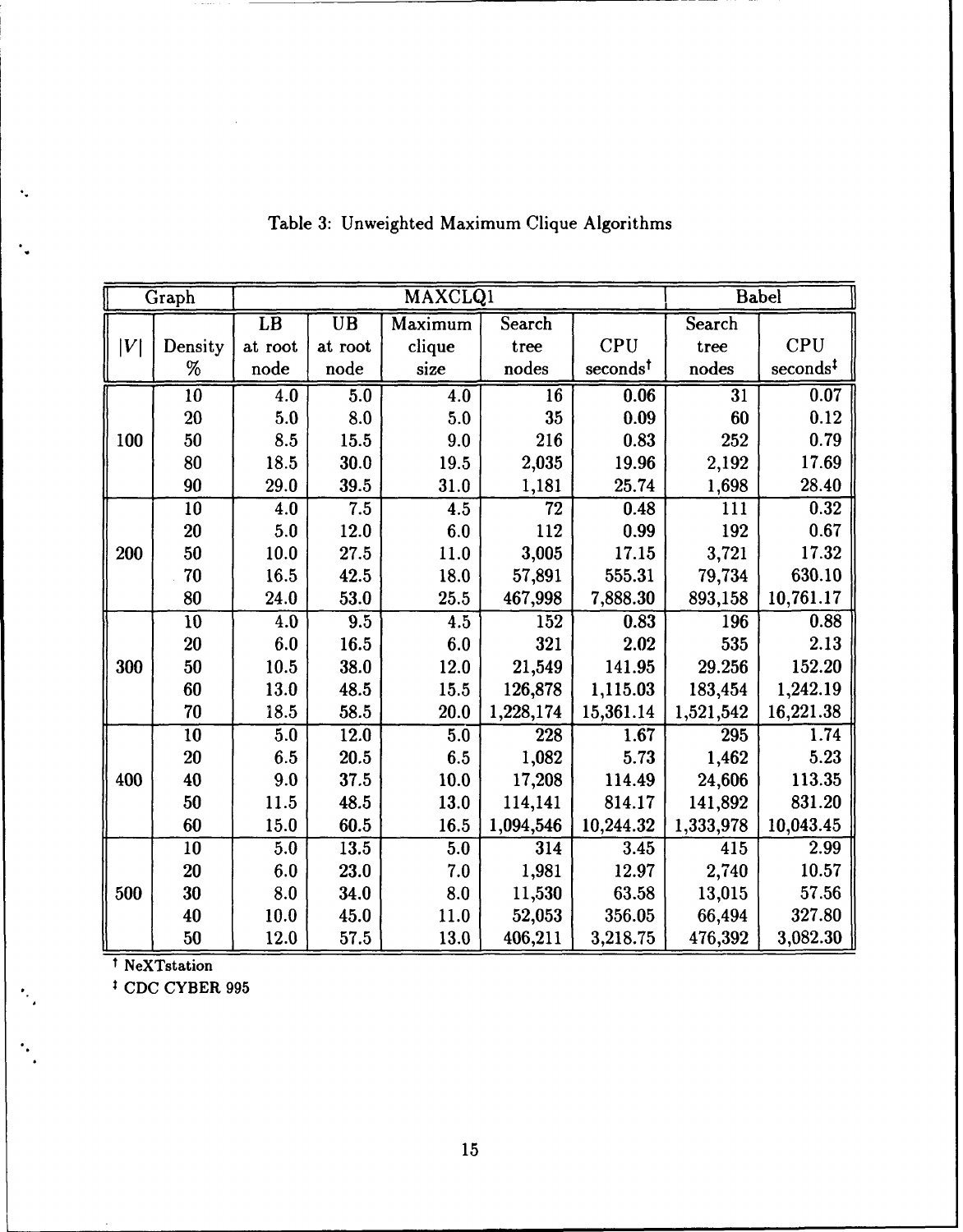|                  | Graph   |                 |                 | MAXCLQ2 |         |                      |         | <b>BX92</b>          |
|------------------|---------|-----------------|-----------------|---------|---------|----------------------|---------|----------------------|
|                  |         | $\overline{LB}$ | $\overline{UB}$ | Maximum | Search  |                      | Search  |                      |
| $\left V\right $ | Density | at root         | at root         | clique  | tree    | <b>CPU</b>           | tree    | <b>CPU</b>           |
|                  | %       | node            | node            | weight  | nodes   | seconds <sup>t</sup> | nodes   | seconds <sup>‡</sup> |
|                  | 10      | 28.5            | 29.5            | 28.5    | 9       | 1.28                 | 13      | 0.06                 |
|                  | 20      | 35.5            | 46.5            | 37.0    | 29      | 0.69                 | 32      | 0.09                 |
| 100              | 50      | 62.0            | 87.5            | 69.5    | 76      | 1.87                 | 99      | 0.27                 |
|                  | 80      | 135.0           | 176.5           | 137.0   | 146     | 10.84                | 387     | 1.71                 |
|                  | 90      | 209.9           | 237.5           | 213.5   | 148     | 21.42                | 269     | 1.84                 |
|                  | 10      | 34.5            | 46.0            | 34.5    | 67      | 1.87                 | 68      | 0.26                 |
|                  | 20      | 43.0            | 78.5            | 49.0    | 104     | 1.99                 | 113     | 0.47                 |
| 200              | 50      | 77.0            | 159.0           | 77.5    | 1,254   | 36.52                | 1,726   | 5.76                 |
|                  | 70      | 123.5           | 240.0           | 129.5   | 7,477   | 443.97               | 18,011  | 87.96                |
|                  | 80      | 184.5           | 306.5           | 186.5   | 27,605  | 2,789.75             | 60,038  | 536.52               |
|                  | 10      | 34.5            | 55.0            | 36.5    | 152     | 5.84                 | 152     | 0.75                 |
|                  | 20      | 45.0            | 92.0            | 46.5    | 207     | 8.53                 | 258     | 1.29                 |
| 300              | 50      | 80.5            | 218.0           | 86.5    | 7,859   | 282.66               | 13,611  | 48.73                |
|                  | 60      | 103.5           | 267.0           | 117.5   | 24,052  | 1,364.69             | 42,078  | 208.66               |
|                  | 70      | 141.0           | 343.0           | 150.0   | 175,996 | 14,246.57            | 427,806 | 2,590.35             |
|                  | 10      | 35.5            | 67.0            | 35.5    | 238     | 9.67                 | 250     | 1.48                 |
|                  | 20      | 49.0            | 115.5           | 50.0    | 367     | 18.07                | 539     | 2.94                 |
| 400              | 40      | 76.0            | 222.5           | 78.5    | 8,197   | 324.64               | 11,379  | 43.08                |
|                  | 50      | 86.0            | 272.5           | 96.0    | 31,558  | 1,735.71             | 58,286  | 232.41               |
|                  | 60      | 110.0           | 336.0           | 117.5   | 178,089 | 12,636.95            | 345,979 | 1,880.25             |
|                  | 10      | 40.0            | 86.5            | 42.5    | 305     | 13.16                | 316     | 2.32                 |
|                  | 20      | 47.5            | 133.5           | 53.0    | 695     | 51.67                | 1,510   | 6.19                 |
| 500              | 30      | 59.0            | 194.0           | 68.5    | 4,815   | 216.29               | 6,419   | 25.52                |
|                  | 40      | 75.0            | 261.5           | 83.5    | 17,395  | 872.58               | 25.902  | 120.25               |
|                  | 50      | 89.5            | 325.0           | 101.5   | 97,318  | 6,223.33             | 179,050 | 842.21               |

Table 4: Weighted Maximum Clique Algorithms

 $\cdot$ 

 $\mathbf{L}^{\mathbf{L}}$ 

 $\mathcal{P}^{\mathcal{C}}$ 

 $\mathcal{L}$ 

tNeXTstation

tHP 9000/835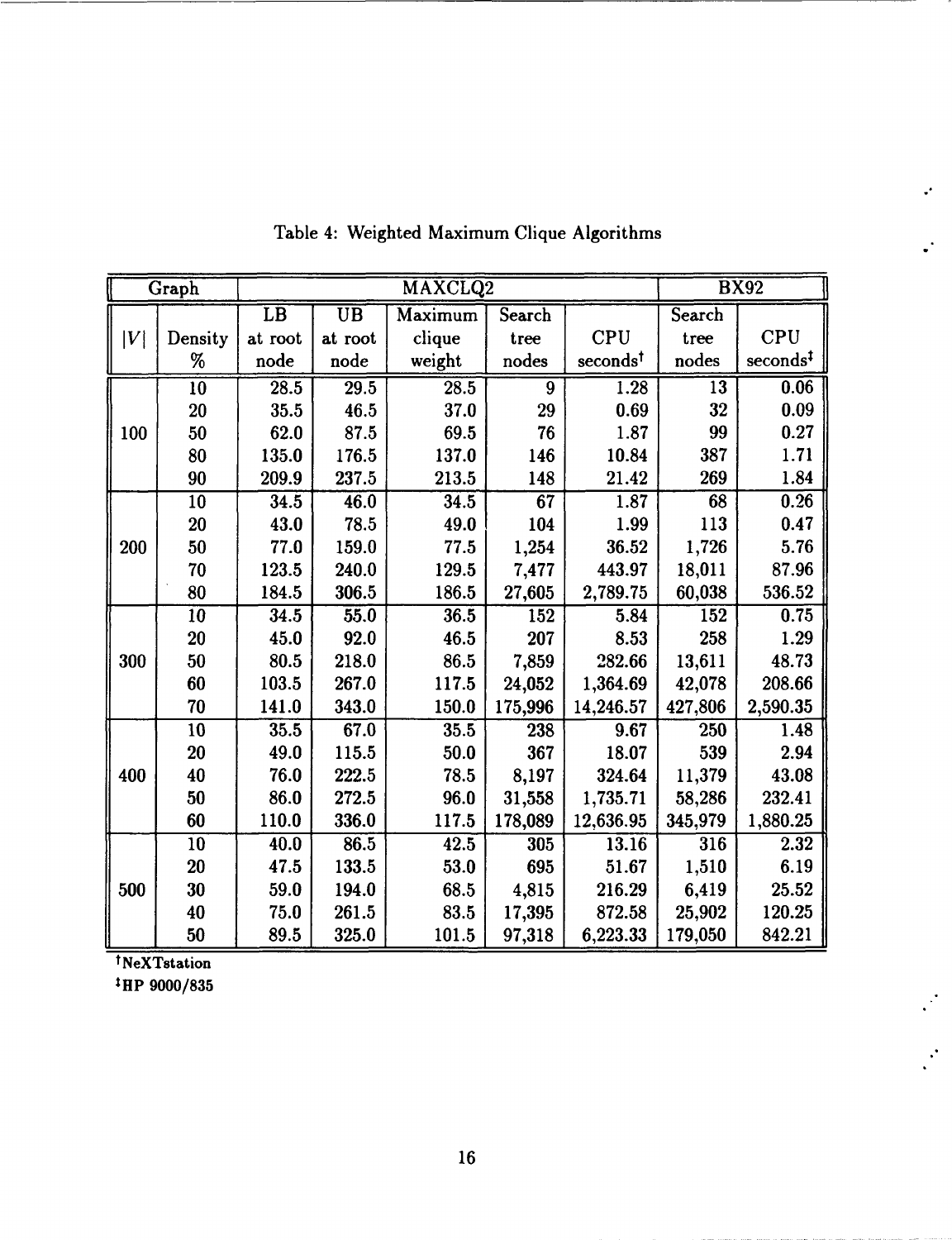the experiment reported here we let FCP2 run for 50 iterations in each case, to make sure we get the lowest value obtainable by our approach.

Table 2 reports, in a more summary fashion, the corresponding results for the weighted case. Here  $\tilde{t}_{WICP}$  and  $\tilde{t}_{WFCP}$  stand for the weights of the (weighted) integer and fractional colorings, respectively, obtained by the procedures WICP and WFCP discussed in section 2. The last column shows the number of iterations of WFCP. Again, each entry represents the average of two runs. As in the unweighted case, the improvement in the bound obtained by the fractional coloring procedure over the integer one varies between 0 and  $\frac{1}{5}$ .

Next we turn to the tables describing the performance of the fractional coloring procedure as an upper bounding device in the framework of a branch and bound algorithm. Table 3 reports on MAXCLQ1, the branch and bound code for the unweighted problem. Again, every entry represents the average of two runs. The column "LB at the root node" shows the lower bound obtained by finding an edge maximal triangulated (EMT) subgraph of  $G$ and a maximum clique in that subgraph. Comparing the entries of this column with those of the column showing the actual maximum clique sizes, we find that the EMT subgraph yields a very strong lower bound: the difference between this lower bound and the actual maximum clique size is as follows:

0 in **7** cases 0.5 in 3 cases 1.0 in 7 cases 1.5 in **6** cases 2.0 in 1 case 2.5 in 1 case

The fourth column, "UB at the root node," shows the upper bound obtained by the fractional coloring procedure FCP2, which uses DSATUR as its integer coloring heuristic. Although this procedure, as shown in Table 1, improves the upper bound sometimes by more than  $\frac{1}{5}$ , nevertheless the gap between it and the lower bound is very significant, the ratio between the two being in the range 1.25 - 4.5. As a result of this situation, the number of search tree nodes that need to be explored is very large and grows fast with the graph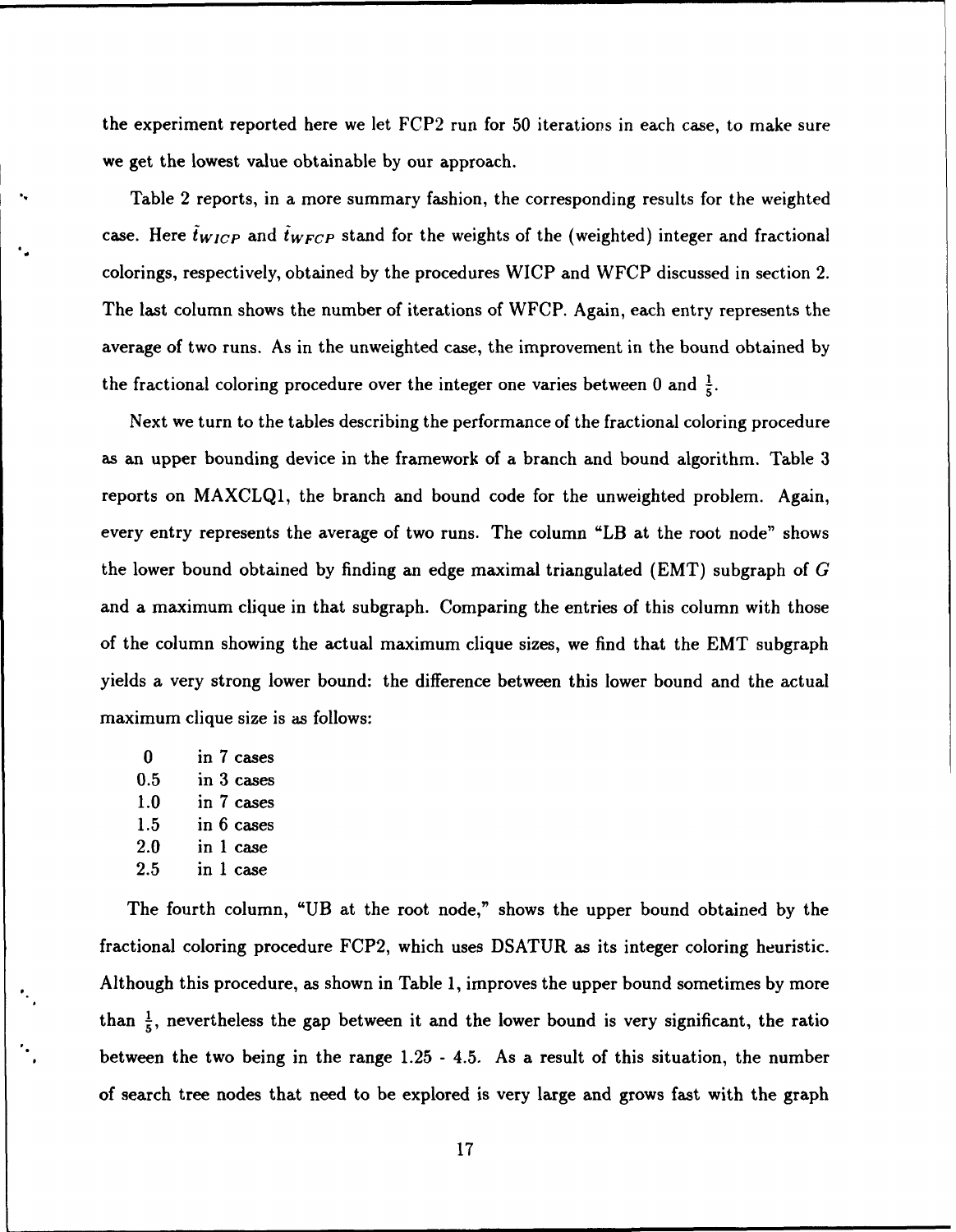density.

The last two columns of Table 3 compare the results of MAXCLQ1 with those of the branch and bound procedure of Babel [1], which seems to be the most efficient code in the literature. We see that in every case MAXCLQ1 generates smaller search trees than Babel's code, sometimes by a factor of 2. This is due primarily to the stronger upper bounds obtained by the fractional coloring procedure. A second explanation lies in the strong lower bound generated at the root node by solving the EMTS problem. The computing times are shown only for completeness; they are hard to compare, because the runs were performed on radically different computers. It should also be mentioned that the computational results of Babel are taken from [1], and the random problems solved with the two procedures, although of the same size and density, are not the same.

Finally, Table 4 describes the performance of MAXCLQ2, our branch and bound code for the weighted maximum clique problem. Again we find that the lower bound obtained by generating a triangulated subgraph of G and finding a maximum-weight clique in it, is pretty strong, though not to the same degree as in the unweighted case: in a couple of instances the ratio between LB and the maximum clique weight is less than 0.9. The gap between the upper and lower bounds remains large in the weighted case too, with the ratio of the two bounds exceeding 3.0 in some cases. The last two columns compare the performance of MAXCLQ2 with the branch and bound code of Balas and Xue [5] (BX92), whose structure is similar to that of MAXCLQ2, except for the fact that it does not use the fractional coloring procedure. We see that use of this improved upper bounding procedure substantially reduces the size of the search tree, sometimes by a factor of more than 2. Again, the computing times are not comparable because of differences in the computers. However, the computing times of MAXCLQ2 can be compared to those of MAXCLQ1, and the comparison shows that the time spent per search tree node is about 5 times higher in the weighted case than in the unweighted one. This is partly due to the fact that the weighted fractional coloring problem is inherently more difficult than the unweighted one, and partly to differences in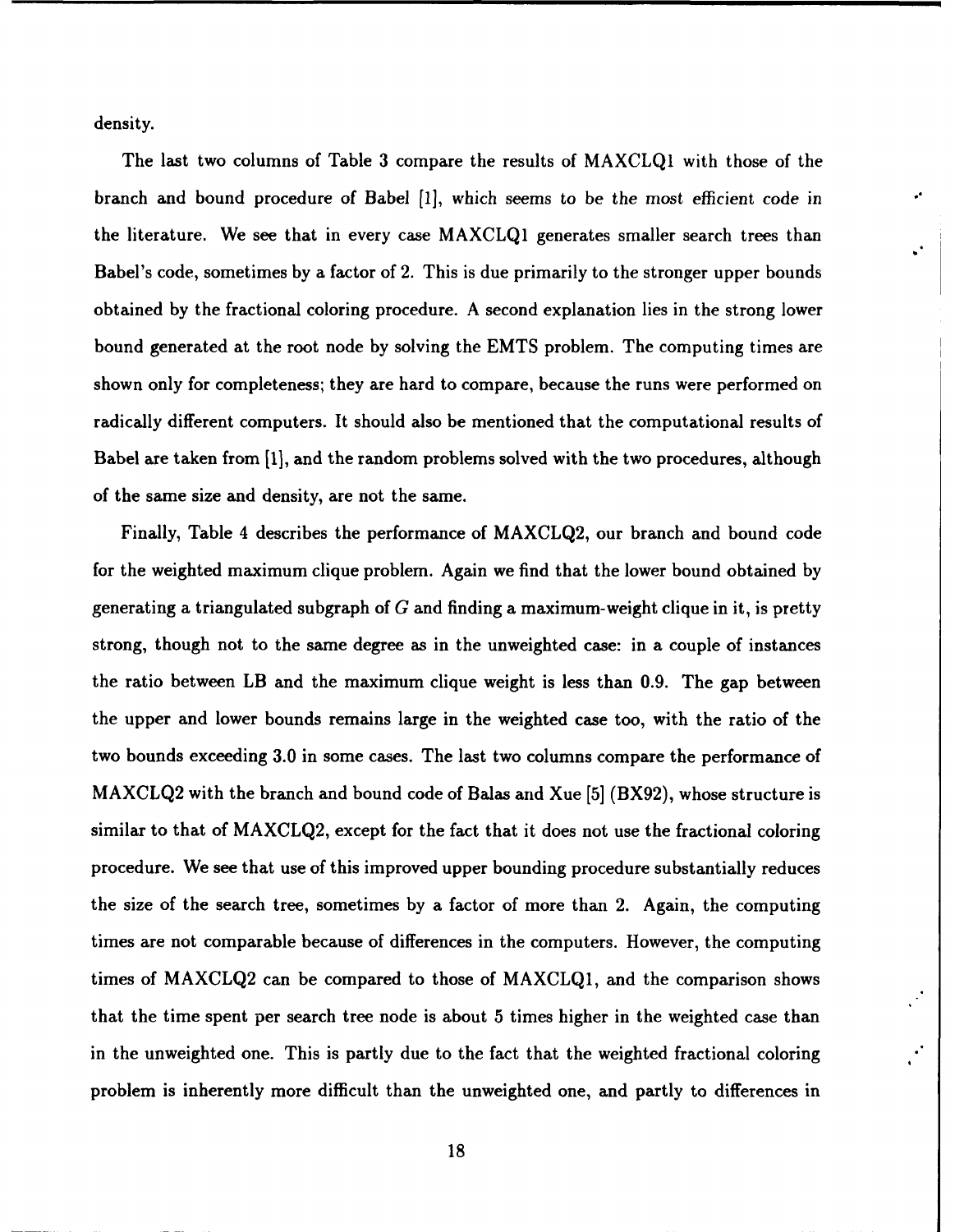the intensity of the implementation effort in the two cases.

To conclude, the fractional coloring procedure is undoubtedly a powerful device for strengthening the upper bound obtained by integer coloring. Its incorporation into a branch and bound framework has produced algorithms that compare favorably with other state of the art procedures.

# References

- [1] L. Babel, "Finding Maximum Cliques in Arbitrary and Special Graphs." Computing, *46:* 321-341, 1991.
- [21 L. Babel and G. Tinhofer, "A Branch and bound Algorithm for the Maximum Clique Problem," *ZOR-Methods and Models of Operations Research,* 34: 207-217, 1990.
- [3] E. Balas, "A Fast Algorithm for Finding an Edge-Maximal Subgraph with a TR-Formative Coloring," *Discrete Applied Mathematics, 15:* 123-134, 1986.
- [4] E. Balas and J. Xue, "Fast Maximum Clique Algorithms," TB17.4, TIMS/ORSA Las Vega, May 7-9, 1990.
- [5] E. Balas and J. Xue, "Minimum Weighted Coloring of Triangulated Graphs, With Application to Maximum Weight Vertex Packing and Clique Finding in Arbitrary Graphs," *SIAM Journal* of Computing, *20.* 209-221, 1991. "Addendum," SIAM Journal on Computing, 21: 1000, 1992.
- [6] E. Balas and C.S. Yu, "Finding a Maximum Clique in an Arbitrary Graph," *SIAM* Journal on Computing, 14,: 1054-1068, 1986.
- **[7]** B. Bollobis, Random Graphs. Academic Press, 1985.
- [8] D. Brelaz, "New Methods to Color the Vertices of a Graph," Comm. *of ACM, 22.* 251- 256, 1979.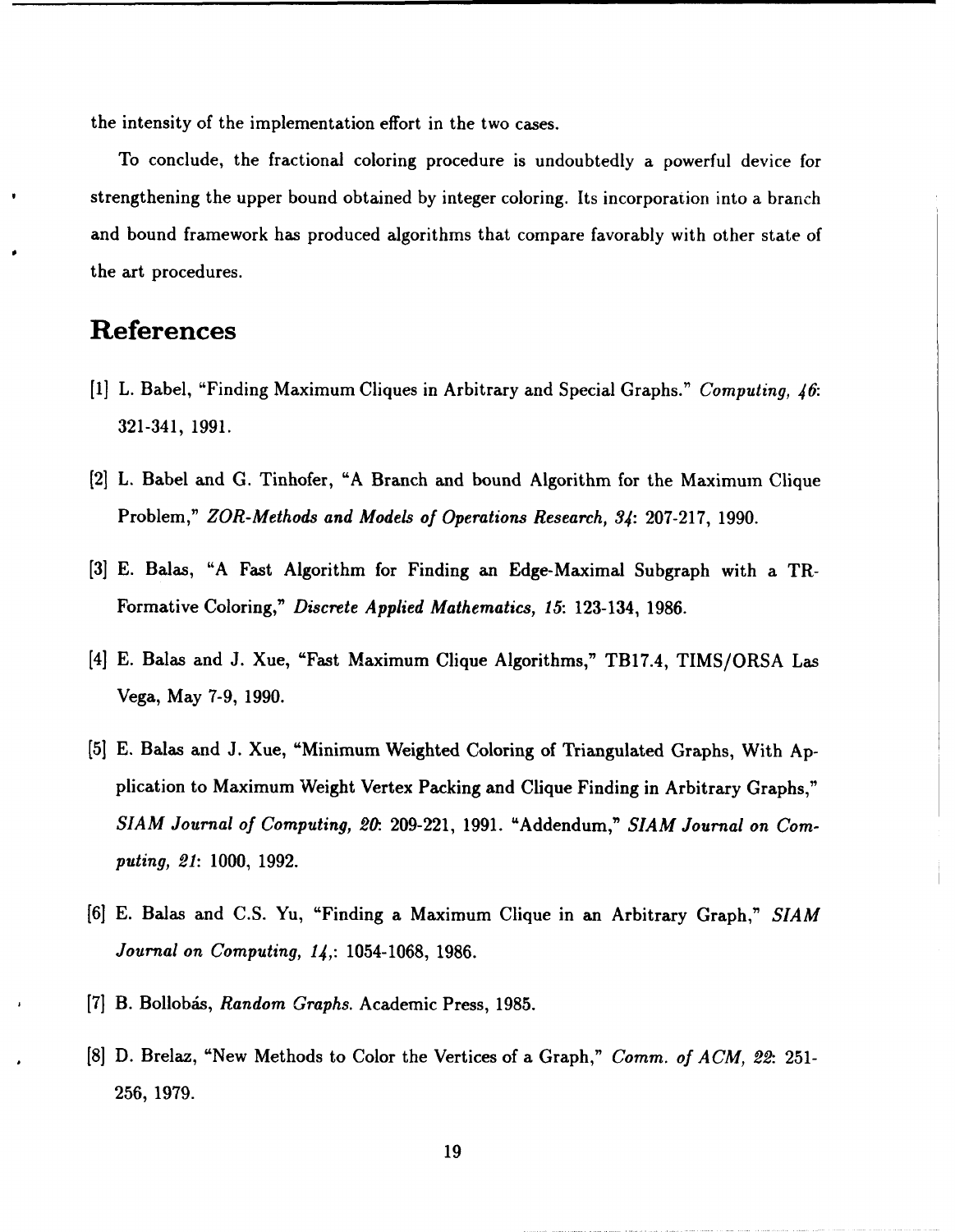- [9] R. Carraghan and P.M. Pardalos, "A Parallel Algorithm for the Maximum Weight Clique Problem," Technical Report CS-90-40, Department of Computer Science, Pennsylvania State University, 1990.
- [10] F.D.J. Dunstan, "Sequential Colorings of Graphs," in *Proceedings for the 5th British* Combinatorial Conference, **19:** 456-463, 1975.
- [11] M. Grötschel, L. Lovász and A. Schrijver, "Polynomial Algorithms for Perfect Graphs," Annals *of Discrete Mathematics,* 21: 325-356, 1989.
- [12] F.T. Leighton, "A Graph Coloring Algorithm for Large Scheduling Problems," Journal *of Research of the National* Bureau *of Standards, 84:* 489-506, 1979.
- [13] C. Mannino and A. Sassano, "An Exact Algorithm for the Stable Set Problem," IASI-CNR Report No. 334, Rome, Italy, 1992.
- [14] D.W. Matula, G. Marble and J.D. Isaacson, "Graph Coloring Algorithms," in R.C. Read (ed.) *Graph Theory* and Computing, Academic Press, London, 109-122, 1972.
- [15] D.J.A. Welsh and M.B. Powell, "An Upper Bound for the Chromatic Number of a Graph and its Application to Timetabling Problems," Comput. Journal, *10.* 85-86, 1967.
- [16] J. Xue, "Fractional Coloring Heuristic With Application to the Maximum Clique Problem." ARIDAM V, Abstracts, RUTCOR Report #2-90, May-June 1990, p. 67.
- [17] J. Xue, *Fast Algorithms for Vertex Packing and Related* Problems, Ph.D. Thesis, GSIA, Carnegie Mellon University, Pittsburgh, PA 15213, 1991.